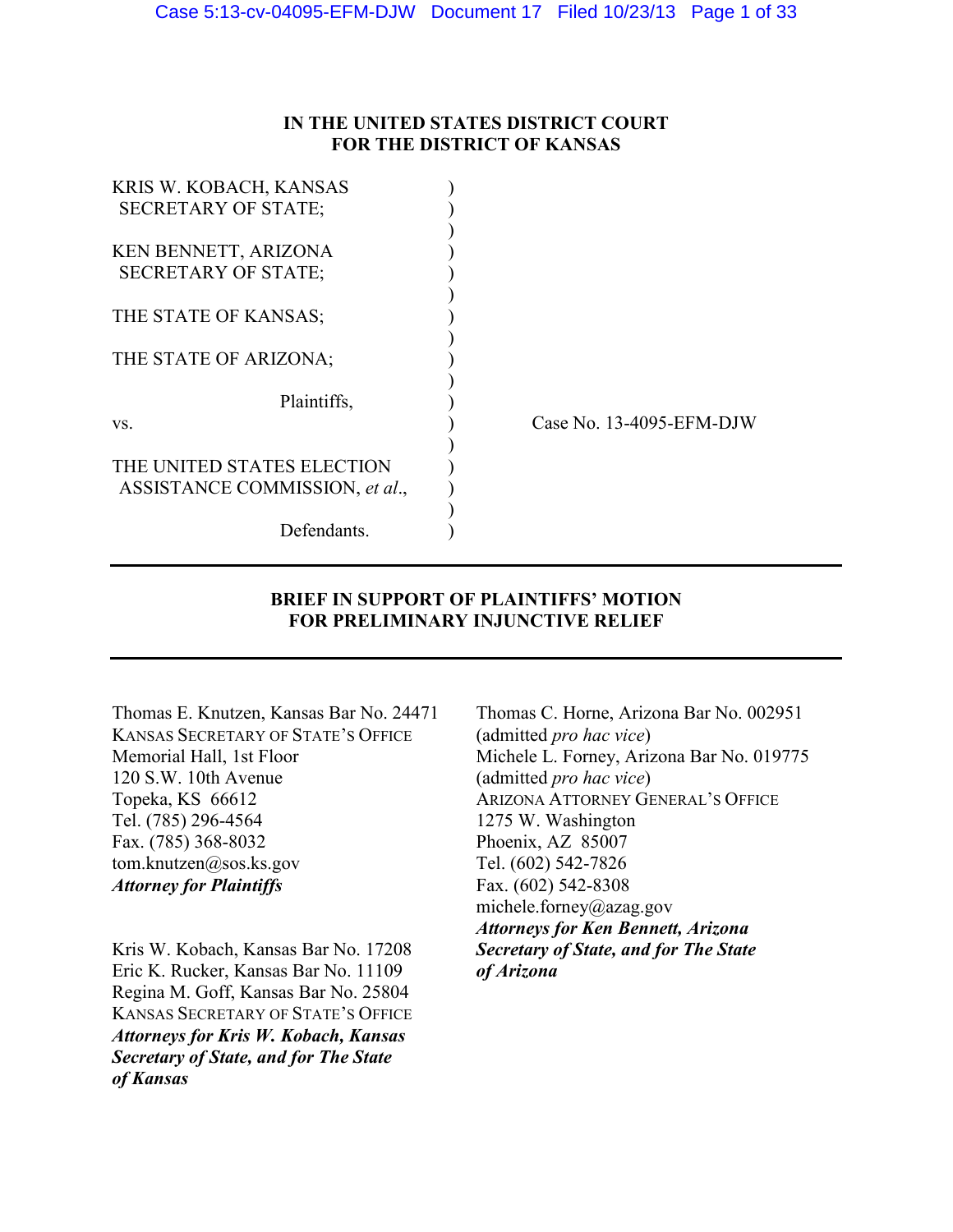## **TABLE OF CONTENTS**

| $\mathbf{I}$ .                                                                                                                                                                                 |  |
|------------------------------------------------------------------------------------------------------------------------------------------------------------------------------------------------|--|
| Plaintiffs are entitled to judicial review of the EAC's agency action 4<br>A.                                                                                                                  |  |
| The EAC's failure to modify the State-specific instructions of the Federal Form as<br><b>B.</b><br>requested by Plaintiffs violates Plaintiffs' constitutional rights to establish and enforce |  |
| The United States Constitution affirmatively vests the States with the authority to<br>1.                                                                                                      |  |
| The Tenth Amendment reinforces the States' authority to establish and enforce<br>2.                                                                                                            |  |
| 3 <sub>1</sub><br>The NVRA must be interpreted to place upon the EAC a nondiscretionary duty to<br>modify the Federal Form at the Plaintiffs' request to avoid raising serious                 |  |
| C. The EAC's refusal to modify the Federal Form constitutes agency action contrary to<br>Plaintiffs' constitutional right and power to establish and enforce voter qualifications for          |  |
| D. The EAC's refusal to modify the Federal Form was arbitrary, capricious, an abuse                                                                                                            |  |
| The EAC's refusal to modify the Federal Form was in excess of statutory<br>Ε.                                                                                                                  |  |
| The EAC's refusal to modify the Federal Form constitutes agency action unlawfully<br>F.                                                                                                        |  |
| Plaintiffs Have Already Suffered and Will Continue to Suffer Irreparable Injury Unless<br>II.                                                                                                  |  |
| A. Plaintiffs are being deprived of their sovereign and constitutional right to establish                                                                                                      |  |
| Unqualified individuals have been and continue to be registered as voters in Kansas<br><b>B.</b><br>and Arizona, and non-citizens have and will continue to vote in Kansas and Arizona         |  |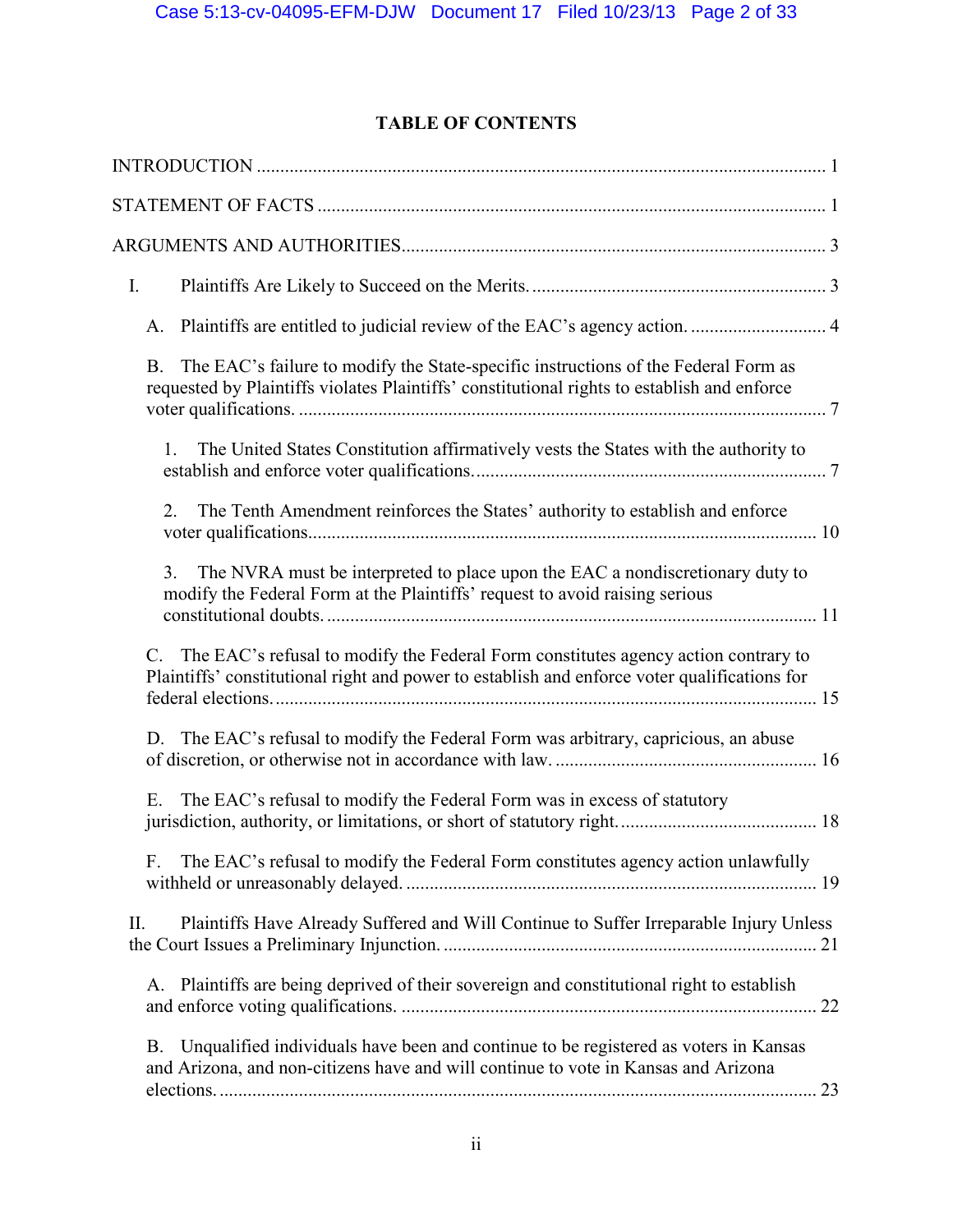|      | C. Plaintiffs are being forced to implement a bifurcated voter registration system that |  |
|------|-----------------------------------------------------------------------------------------|--|
| III. | The Injury to Plaintiffs Greatly Outweighs Any Purported Injury to Defendants 25        |  |
| IV.  |                                                                                         |  |
|      |                                                                                         |  |

## **TABLE OF AUTHORITIES**

## **Cases**

| Arizona v. Inter Tribal Council of Ariz., Inc., |  |
|-------------------------------------------------|--|
|                                                 |  |
|                                                 |  |
|                                                 |  |
|                                                 |  |
|                                                 |  |
|                                                 |  |
|                                                 |  |
|                                                 |  |
|                                                 |  |
|                                                 |  |
|                                                 |  |
|                                                 |  |
|                                                 |  |
|                                                 |  |
|                                                 |  |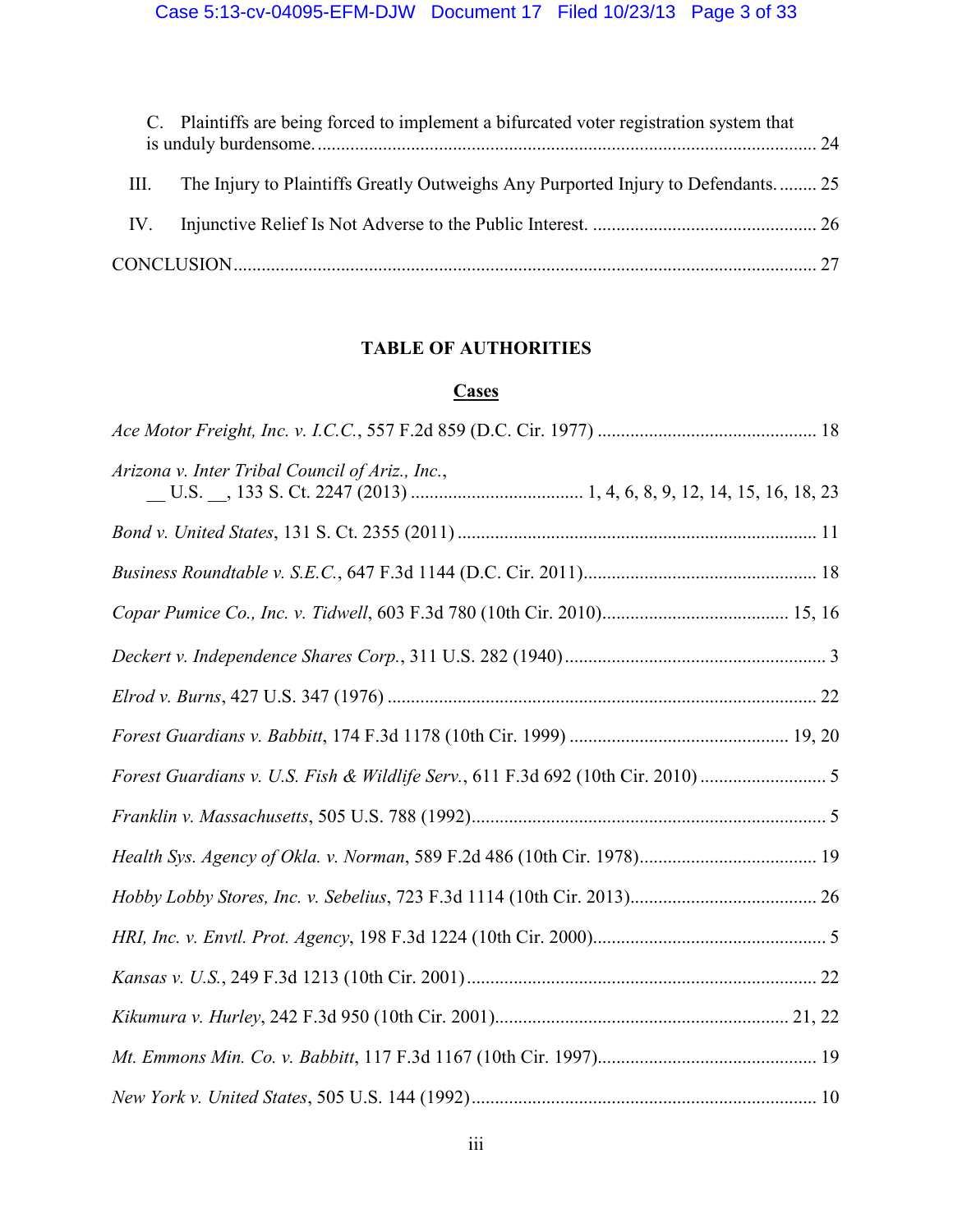# Case 5:13-cv-04095-EFM-DJW Document 17 Filed 10/23/13 Page 4 of 33

| Prairie Band of Potawatomi Indians v. Pierce, 253 F.3d 1234 (10th Cir. 2001)     |  |
|----------------------------------------------------------------------------------|--|
|                                                                                  |  |
|                                                                                  |  |
| Shelby County, Ala. v. Holder, __ U.S. __, 133 S. Ct. 2612 (2013) 11, 13, 14, 18 |  |
|                                                                                  |  |
|                                                                                  |  |
|                                                                                  |  |
|                                                                                  |  |
|                                                                                  |  |
|                                                                                  |  |

# **Statutes**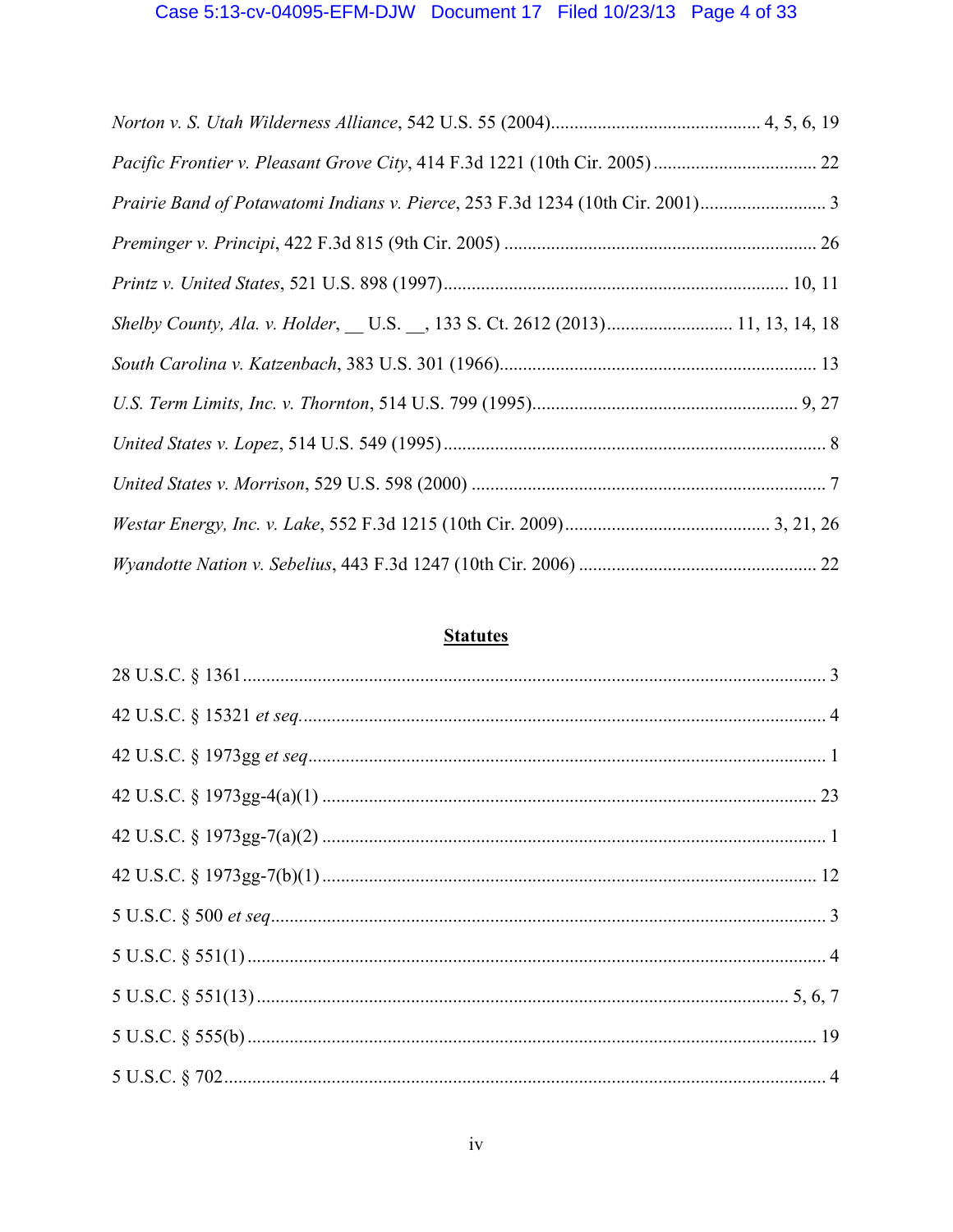# **Constitutional Provisions**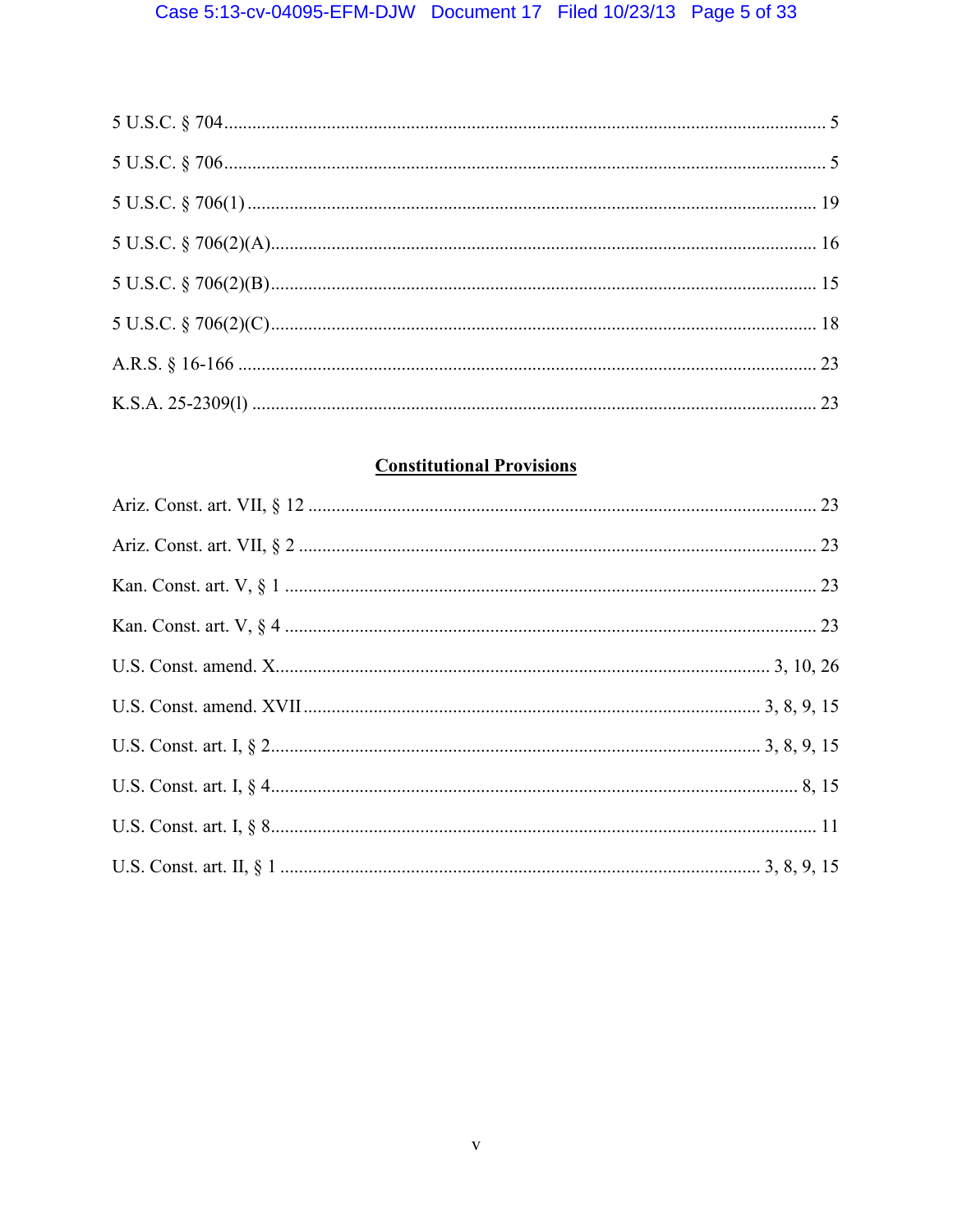#### **INTRODUCTION**

The National Voter Registration Act, 42 U.S.C. § 1973gg *et seq*. (hereinafter "the NVRA") requires the United States Election Assistance Commission (hereinafter "the EAC") to develop a mail voter registration application form (hereinafter "the Federal Form") in consultation with the chief election officers of the States. 42 U.S.C. § 1973gg-7(a)(2); *Arizona v. Inter Tribal Council of Ariz., Inc.*, \_\_ U.S. \_\_, 133 S. Ct. 2247, 2252 (2013) (hereinafter "*Inter Tribal Council*"). Plaintiffs initiated this action because the EAC and the EAC's Acting Executive Director, Alice Miller (hereinafter "Miller"), refused to honor Plaintiffs' requests to modify the Federal Form to include State-specific instructions. Consistent with the holding in *Inter Tribal Council*, the EAC is under a nondiscretionary duty to include instructions that reflect the respective voter qualification and registration laws of Plaintiffs, and which enable Plaintiffs to obtain information Plaintiffs deem necessary to assess the eligibility of voter registration applications and to enforce Plaintiffs' voter qualification laws. This Brief is filed in support of Plaintiffs' Motion for Preliminary Injunctive Relief, which seeks a preliminary injunction requiring the Defendants to include on the Federal Form the instructions requested by Plaintiffs.

#### **STATEMENT OF FACTS**

Facts supporting Plaintiffs' Motion for Preliminary Injunction are set forth in detail in the Complaint. To avoid repetition, Plaintiffs incorporate by reference the facts contained therein, including all exhibits attached thereto. In addition, Plaintiffs offer the following facts supported by affidavits of Kansas Deputy Assistant Secretary of State Brad Bryant, Sedgwick County (KS) Election Commissioner Tabitha Lehman, Arizona Secretary of State Ken Bennett, Maricopa County (AZ) Elections Director Karen Osborne, and Maricopa County Federal Compliance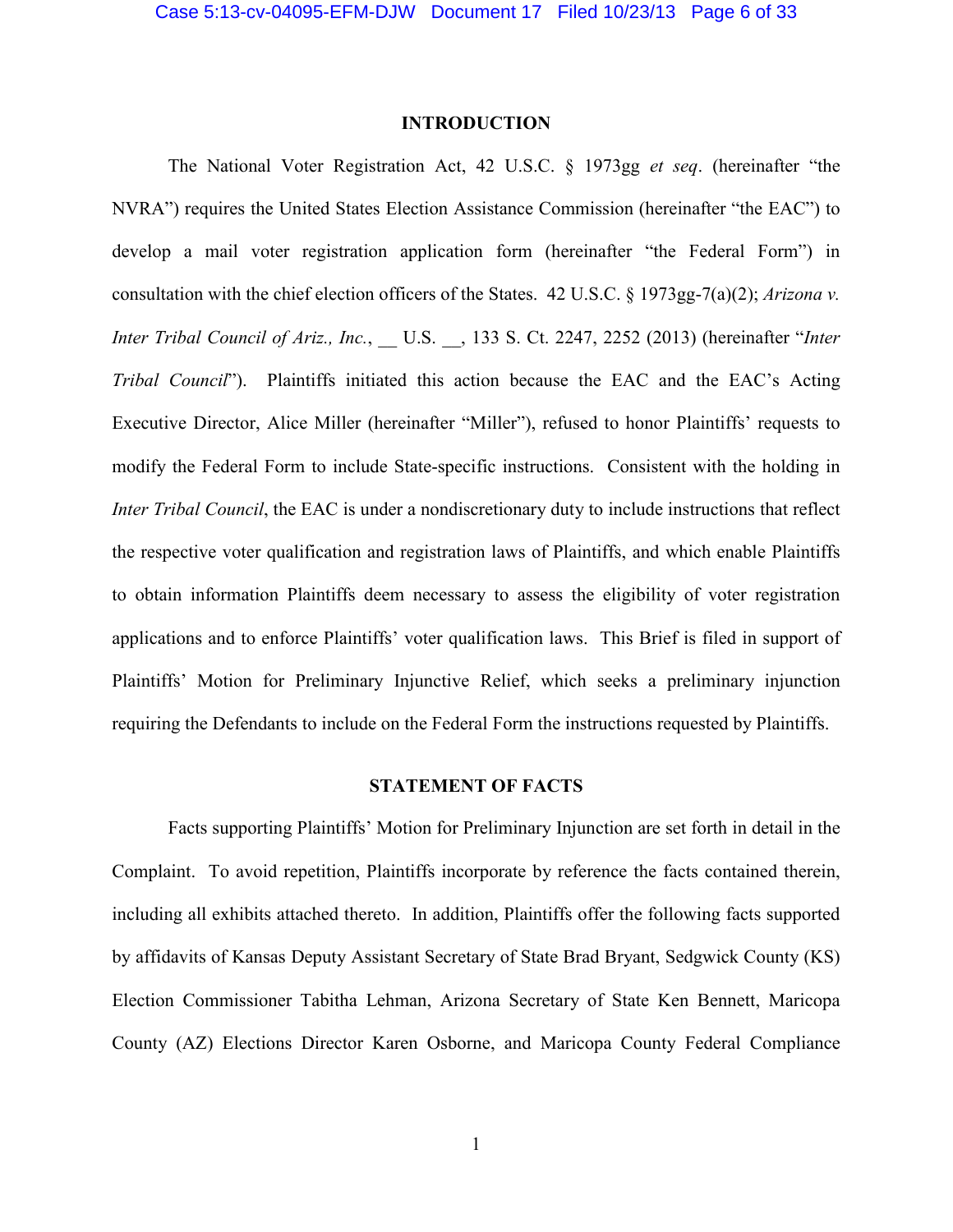#### Case 5:13-cv-04095-EFM-DJW Document 17 Filed 10/23/13 Page 7 of 33

Officer Tammy Patrick, attached hereto respectively as Exhibits "A" through "E," which are incorporated herein by reference:

In accordance with their authority under the United States Constitution to establish qualifications for their respective voters, Plaintiffs Kansas and Arizona (collectively "Plaintiff States") both enacted statutes requiring applicants seeking to register to vote to provide proof of citizenship. (Exhibit A at ¶ 6; Exhibit C at 7.) Both States have experienced situations in which non-citizens have been permitted to register and have in fact voted. (Exhibit A at ¶¶ 3-4; Exhibit B; Exhibit D at  $\P\P$  8-10.)

Both Plaintiffs requested the EAC to modify the State-specific instructions to include their respective proof-of-citizenship requirements, which unlike the sworn attestation included on the Federal Form, will enable the States to verify that applicants are United States citizens and are therefore eligible to vote. (Exhibit A at ¶¶ 8-13; Exhibit C at ¶¶ 6-10, 14, 18-19.) The EAC has refused to approve Plaintiffs' requests. (Exhibit A at  $\P$  10, 12, 14; Exhibit C at  $\P$  9, 14, 19.) However, the Department of Defense promptly approved the same request for Arizona's proof-of-citizenship requirement to be included in the instructions for the Federal Post Card Application used by military and overseas absentee voters. (Exhibit C at  $\P$  11.)

As a direct result of the EAC's refusal to modify the State-specific instructions as requested by Plaintiffs, the Plaintiff States are being forced to establish dual voter registration systems in which applicants submitting the Federal Form without evidence of citizenship are eligible to vote in elections for federal office only while other applicants who have provided evidence of citizenship are eligible to vote in all elections. (Exhibit A at ¶ 16; Exhibit C at ¶¶ 4, 17, 20-23.) Implementing dual voter registration systems is already costing Plaintiffs a tremendous and incalculable amount in lost voter confidence and in increased voter confusion.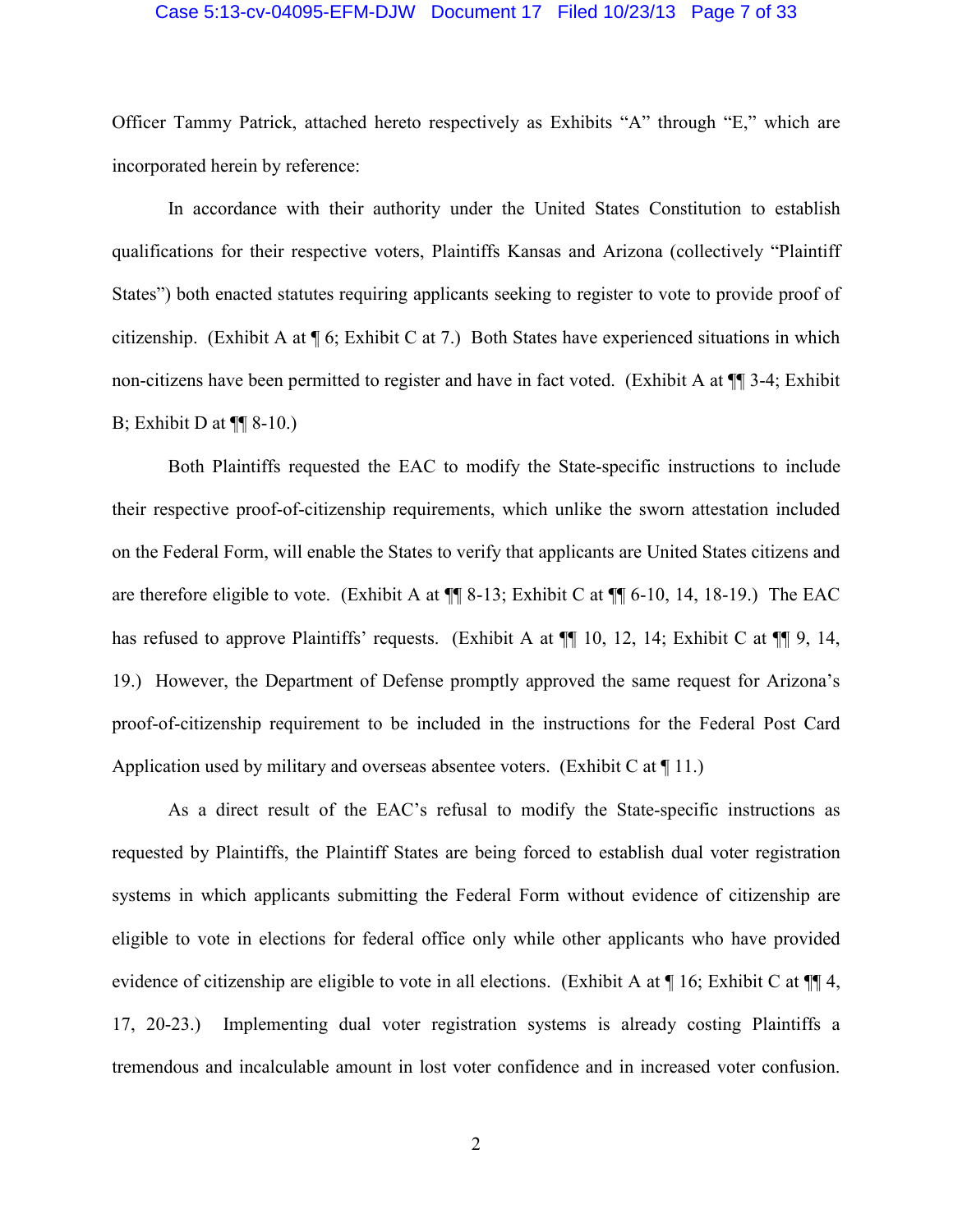(Exhibit A at ¶¶ 16-18; Exhibit C at ¶¶ 4, 23, 36-38.) In addition to these incalculable and irreparable costs, Plaintiffs will be forced to expend thousands of dollars and man-hours to implement these dual registration systems. (Exhibit A at  $\P$  16-18; Exhibit C at  $\P$  21-35; Exhibit E at  $\P\P$  8-22.)

#### **ARGUMENTS AND AUTHORITIES**

The granting or denial of a preliminary injunction rests within the discretion of the district court. *Deckert v. Independence Shares Corp.*, 311 U.S. 282, 290 (1940); *see also*, *Westar Energy, Inc. v. Lake*, 552 F.3d 1215, 1224 (10th Cir. 2009). A movant is entitled to a preliminary injunction upon establishing the following: (1) a substantial likelihood of success on the merits of the case; (2) irreparable injury to the movant if the preliminary injunction is denied; (3) the threatened injury to the movant outweighs the injury to the other party resulting from the preliminary injunction; and (4) the injunction is not adverse to the public interest. *Westar Energy*, 552 F.3d at 1224; *Prairie Band of Potawatomi Indians v. Pierce*, 253 F.3d 1234, 1246 (10th Cir. 2001) (hereinafter "*Prairie Band*"). As demonstrated below, these four factors weigh heavily in Plaintiffs' favor and the Court should therefore enter the requested preliminary injunction.

### **I. Plaintiffs Are Likely to Succeed on the Merits.**

Plaintiffs seek a writ of mandamus pursuant to 28 U.S.C. § 1361 and the Administrative Procedure Act, 5 U.S.C. § 500 *et seq*. (hereinafter "the APA"), ordering the EAC and Miller to make modifications to the State-specific instructions of the Federal Form as requested by Plaintiffs. Plaintiffs are likely to succeed on the merits because under Article I, § 2, cl. 1, Article II, § 1, cl. 2, and the Tenth and Seventeenth Amendments of the United States Constitution, the States have the sole authority to establish and enforce the qualifications of its voters. Moreover,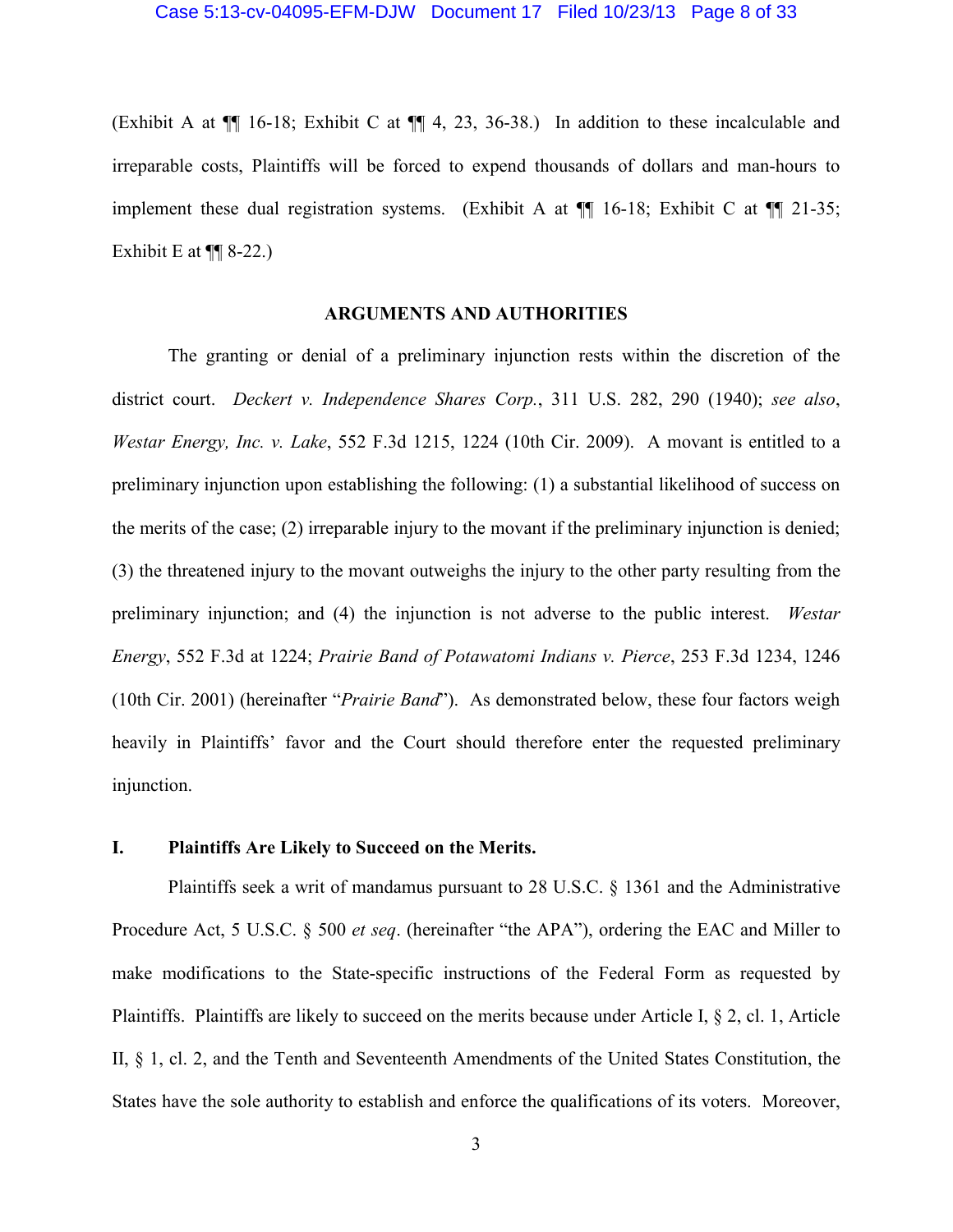#### Case 5:13-cv-04095-EFM-DJW Document 17 Filed 10/23/13 Page 9 of 33

as the U.S. Supreme Court recently determined, the EAC is under a nondiscretionary duty to include instructions that reflect the respective voter qualification and registration laws of the Plaintiff States. *Inter Tribal Council*, 133 S. Ct. at 2259-60. Likewise, the EAC is under a nondiscretionary duty to include instructions which enable Plaintiffs to obtain information Plaintiffs deem necessary to assess the eligibility of voter registration applicants and to enforce Plaintiffs' voter qualification laws. *Id*. As a result, the EAC is absolutely required to include the instructions requested by Plaintiffs.

### **A. Plaintiffs are entitled to judicial review of the EAC's agency action.**

Plaintiffs have stated four causes of action arising from the APA: (1) that the EAC unlawfully withheld or unreasonably delayed approval of Plaintiffs' requested State-specific instructions; (2) that the EAC's refusal of Plaintiffs' State-specific instructions violated Plaintiffs' constitutional rights; (3) that the EAC's refusal of Plaintiffs' State-specific instructions was arbitrary, capricious, an abuse of discretion, or otherwise not in accordance with the law; and (4) that the EAC's refusal of Plaintiffs' State-specific instructions exceeded the EAC's statutory jurisdiction. (Doc.<sup>1</sup> 1 at  $\P\P$  80-114.) In each of these claims, the Court must first determine that the EAC's action was final, such that judicial review is appropriate.

The EAC is a federal agency of the United States whose actions are subject to judicial review under the APA. 5 U.S.C. § 551(1); 42 U.S.C. § 15321 *et seq.*; *see also Inter Tribal Council*, 133 S. Ct. at 2250. The APA allows for judicial review of agency decisions and authorizes suit by "[a] person suffering legal wrong because of agency action, or adversely affected or aggrieved by agency action within the meaning of a relevant statute." 5 U.S.C. § 702; *see also Norton v. S. Utah Wilderness Alliance*, 542 U.S. 55, 61 (2004). In reviewing the

 $\overline{a}$ 

<sup>&</sup>lt;sup>1</sup> "Doc." refers to the Document filed on the Court's ECF system. Here, Doc. 1 is the Complaint.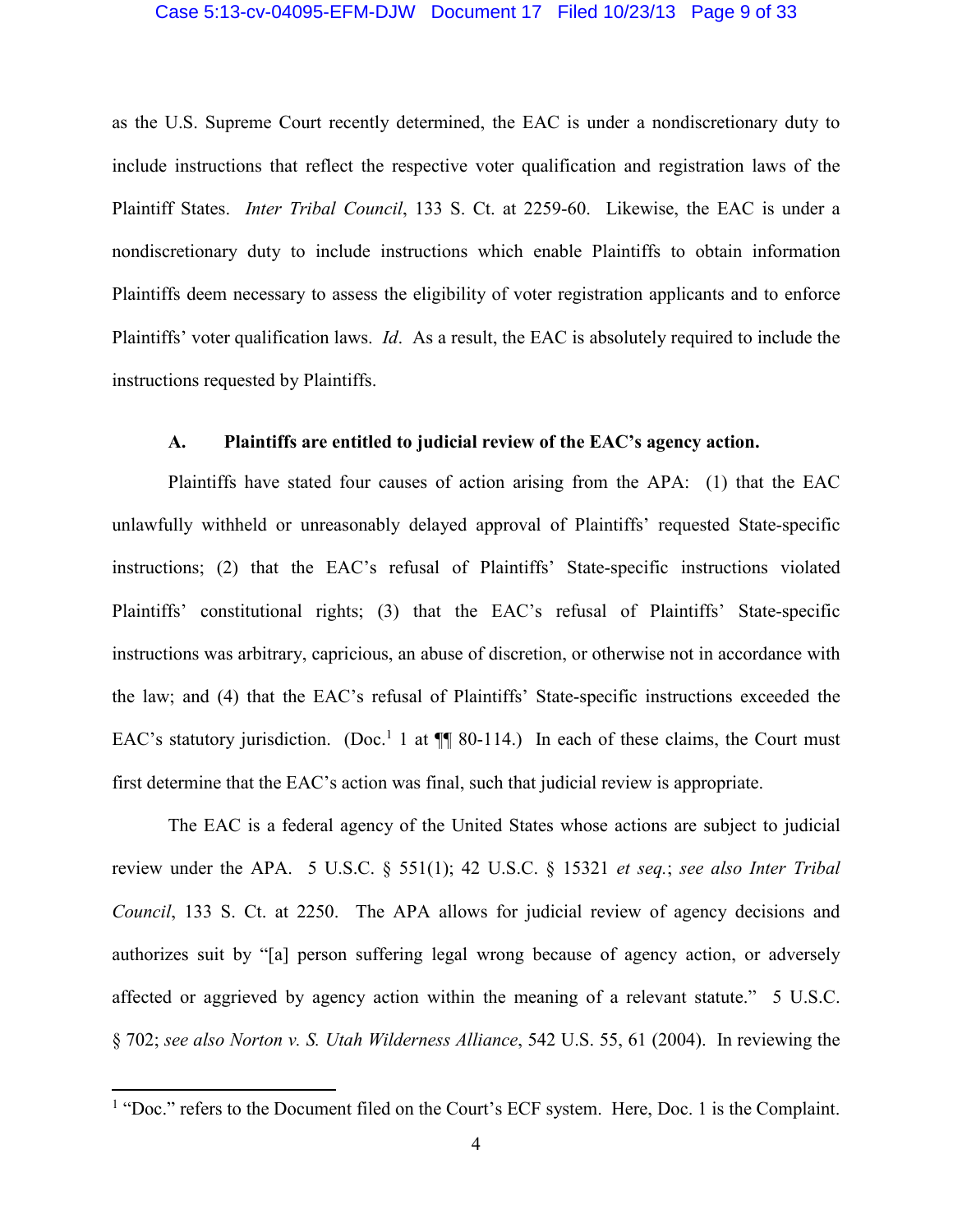#### Case 5:13-cv-04095-EFM-DJW Document 17 Filed 10/23/13 Page 10 of 33

decision of a federal agency, "[t]o the extent necessary to decision and when presented, the reviewing court shall decide all relevant questions of law, interpret constitutional and statutory provisions, and determine the meaning or applicability of the terms of an agency action." 5 U.S.C. § 706. The reviewing court reviews questions of law de novo and does not defer to an agency's construction of a statute if "the agency's construction is unreasonable or impermissible." *Forest Guardians v. U.S. Fish & Wildlife Serv.*, 611 F.3d 692, 704 (10th Cir. 2010) (internal citation and quotation marks omitted).

Under the APA, "agency action" includes "the whole or part of an agency rule, order, license, sanction, relief, or the equivalent or denial thereof, or failure to act." 5 U.S.C. § 551(13). Where no other statute provides a private right of action, judicial review of an agency action is appropriate if it constitutes a "final agency action." 5 U.S.C. § 704; *Norton*, 542 U.S. at 62. In explaining whether an agency action is final, the U.S. Supreme Court has stated:

> To determine when an agency action if final, we have looked to, among other things, whether its impact "is sufficiently direct and immediate" and has a "direct effect on . . . day-to-day business." An agency action is not final if it is only "the ruling of a subordinate official," or "tentative." The core question is whether the agency has completed its decisionmaking process, and whether the result of that process is one that will directly affect the parties.

*Franklin v. Massachusetts*, 505 U.S. 788, 796-97 (1992) (citations omitted). Similarly, the Tenth Circuit Court of Appeals has held that, a final agency action occurs when two conditions have been met: "First, the action must mark the consummation of the agency's decisionmaking process—it must not be of a merely tentative or interlocutory nature." *HRI, Inc. v. Envtl. Prot. Agency*, 198 F.3d 1224, 1236 (10th Cir. 2000) (quoting *Bennett v. Spear*, 520 U.S. 154, 177-78 (1997)) (internal quotation marks omitted). Second, "the action must be one by which rights or obligations have been determined, or from which legal consequences will flow." *Id.*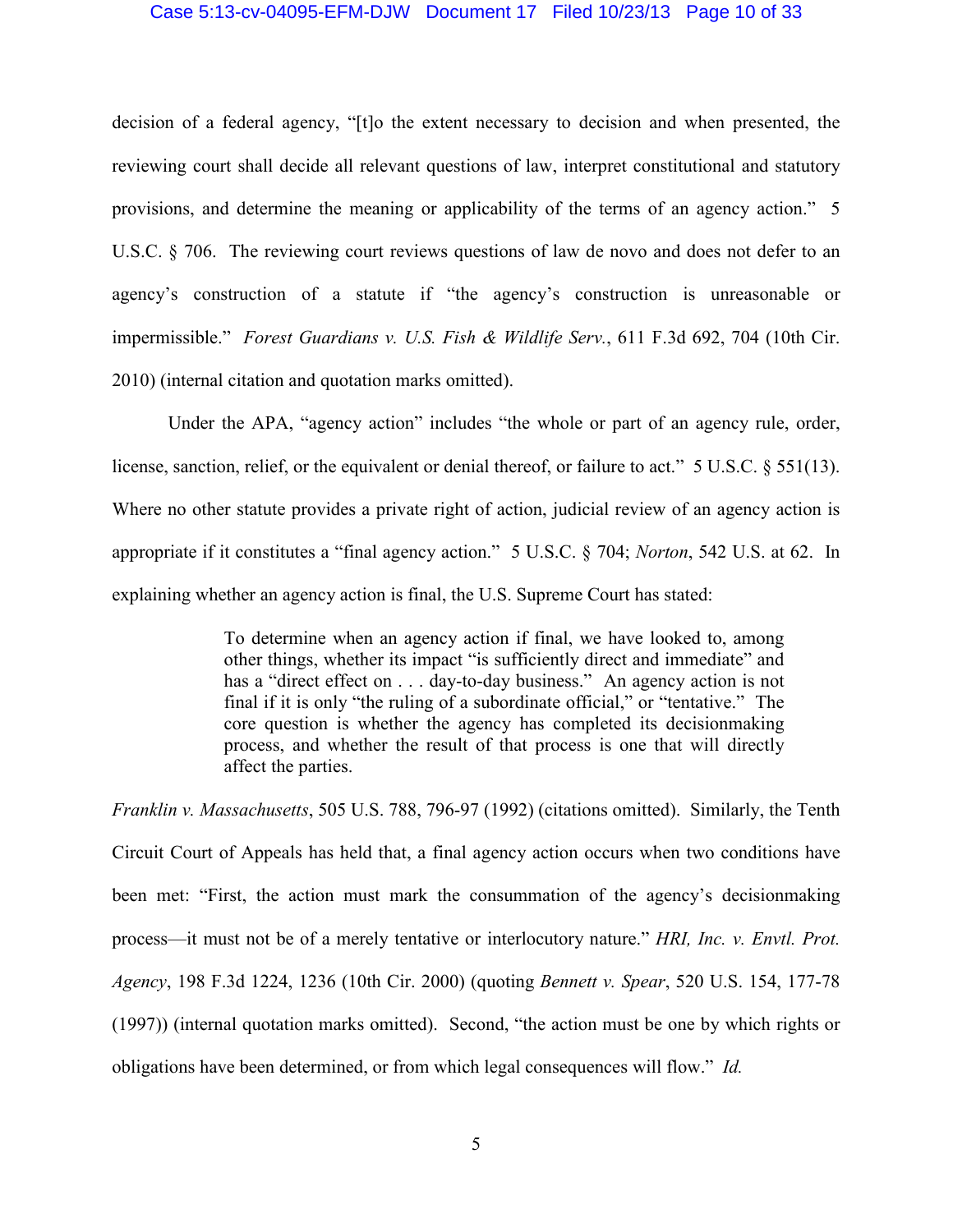#### Case 5:13-cv-04095-EFM-DJW Document 17 Filed 10/23/13 Page 11 of 33

Importantly, an agency's failure to act can be a final agency action. For purposes of assessing agency action, a "failure to act, is . . . a failure to take an *agency action* – that is, a failure to take one of the agency actions (including their equivalents) earlier described in § 551(13)." *Norton*, 542 U.S. at 62 (emphasis provided) (internal quotation marks omitted). The U.S. Supreme Court has stated:

> A "failure to act" is not the same thing as a "denial." The latter is the agency's act of saying no to a request; the former is simply the omission of an action without formally rejecting a request—for example, the failure to promulgate a rule or take some decision by a statutory deadline. The important point is that a "failure to act" is properly understood to be limited, as are the other items in § 551(13), to a discrete action."

*Id*. at 63.

 $\overline{a}$ 

Here, the letters from the EAC to Kansas Secretary of State Kris W. Kobach (Doc.  $1-9^2$ ), and to Arizona Secretary of State Ken Bennett (Doc. 1-18), denying Plaintiffs' requests to modify the State-specific instructions of the Federal Form to reflect Plaintiffs' voter qualification laws, constitute "final agency actions." In sending these letters to Plaintiffs, the EAC completed its decisionmaking process. The actions were not merely tentative, and the results directly affect Plaintiffs because of the subsequent legal consequences to Plaintiffs' constitutional rights to establish and enforce voting qualifications. While the EAC's letters to Plaintiffs indicate the agency's decision to "defer" Plaintiffs' request until "the reestablishment of a quorum at EAC," (Doc. 1-9) the EAC has not had a quorum for almost three years, has not had a single commissioner for almost two years, and "there is no reason to believe that [the Commission] will be restored to life in the near future." *Inter Tribal Council*, 133 S. Ct. at 2273 (Alito, J., dissenting). There being no prospect for reconsideration of the EAC's decision for the

 $2$  These references are to the Exhibits to the Complaint. For example, this refers to Document 1, Exhibit 9 as set forth on the Court's ECF Docket.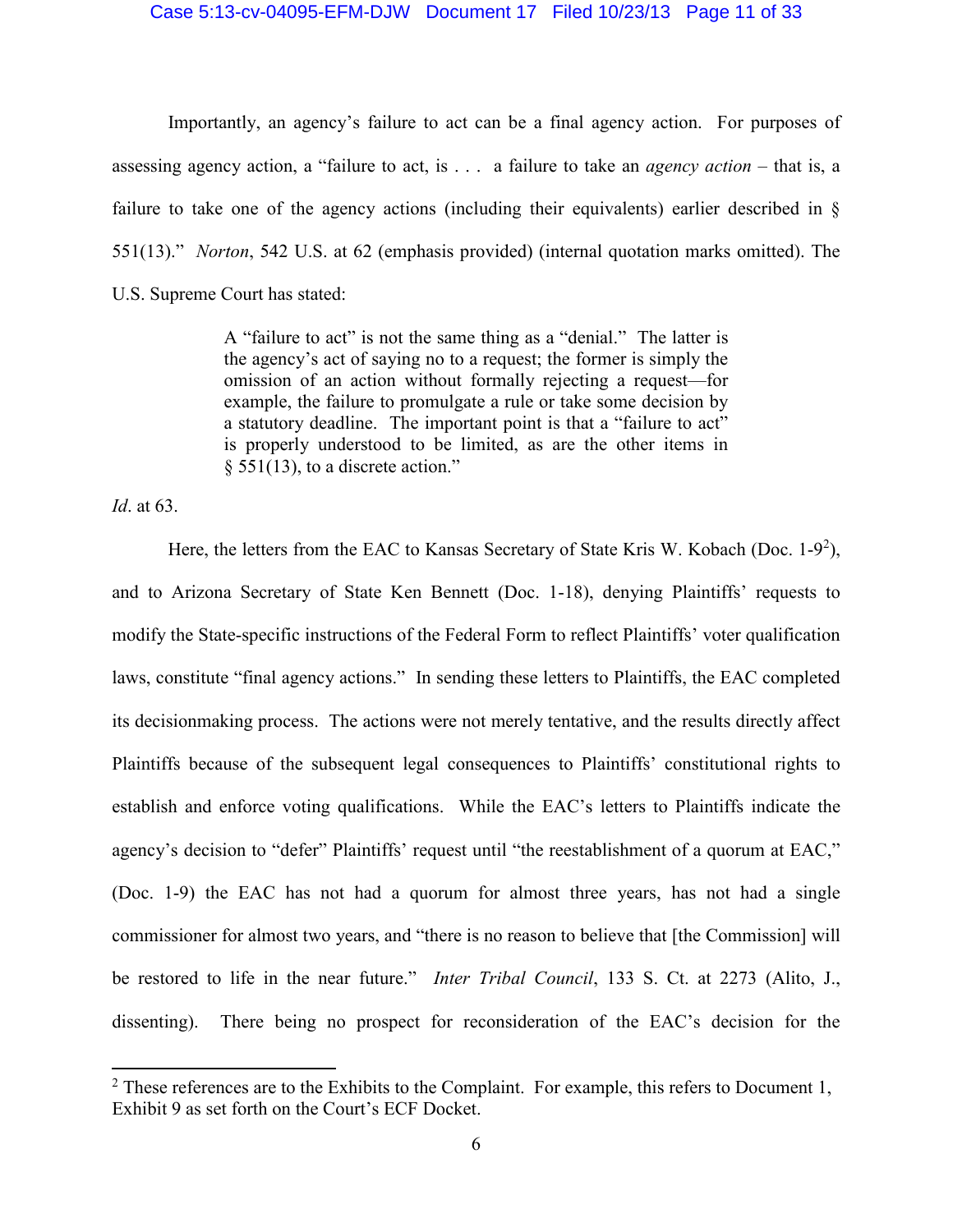#### Case 5:13-cv-04095-EFM-DJW Document 17 Filed 10/23/13 Page 12 of 33

foreseeable future, Plaintiffs submit that the EAC's letters to Plaintiffs constitute denials of Plaintiffs' requests, and that such denials constitute "final agency actions."

Alternatively, at the very least, the EAC has "failed to act" as that phrase is used in 5 U.S.C. § 551(13) and *Norton*. As argued *infra*, the EAC is under a nondiscretionary duty, at the request of Plaintiffs, to modify the State-specific instructions of the Federal Form to reflect the respective voter qualification and registrations laws of the Plaintiff States, and to include Statespecific instructions that enable Plaintiffs to obtain information Plaintiffs deem necessary to assess the eligibility of voter registration applicants and to enforce Plaintiffs' voter qualifications. The discrete agency action that the EAC should have taken was to grant Plaintiffs' requests to modify their State-specific instructions on the Federal Form. The EAC's failure to not only grant the requests but to take any action whatsoever other than deferring any decision into the indefinite future constitutes "agency action" under 5 U.S.C. § 551(13), and is therefore subject to review under the APA.

### **B. The EAC's failure to modify the State-specific instructions of the Federal Form as requested by Plaintiffs violates Plaintiffs' constitutional rights to establish and enforce voter qualifications.**

An agency action should be reversed if it violates constitutional rights. Here, as discussed more fully below, the EAC's refusal to approve Plaintiffs' requested State-specific instructions violates the Plaintiff States' constitutional rights and must be overturned.

### 1. The United States Constitution affirmatively vests the States with the authority to establish and enforce voter qualifications.

The federal government's powers are specifically enumerated in the U.S. Constitution, which means that "[e]very law enacted by Congress must be based on one or more of its powers enumerated in the Constitution." *United States v. Morrison*, 529 U.S. 598, 607 (2000). Since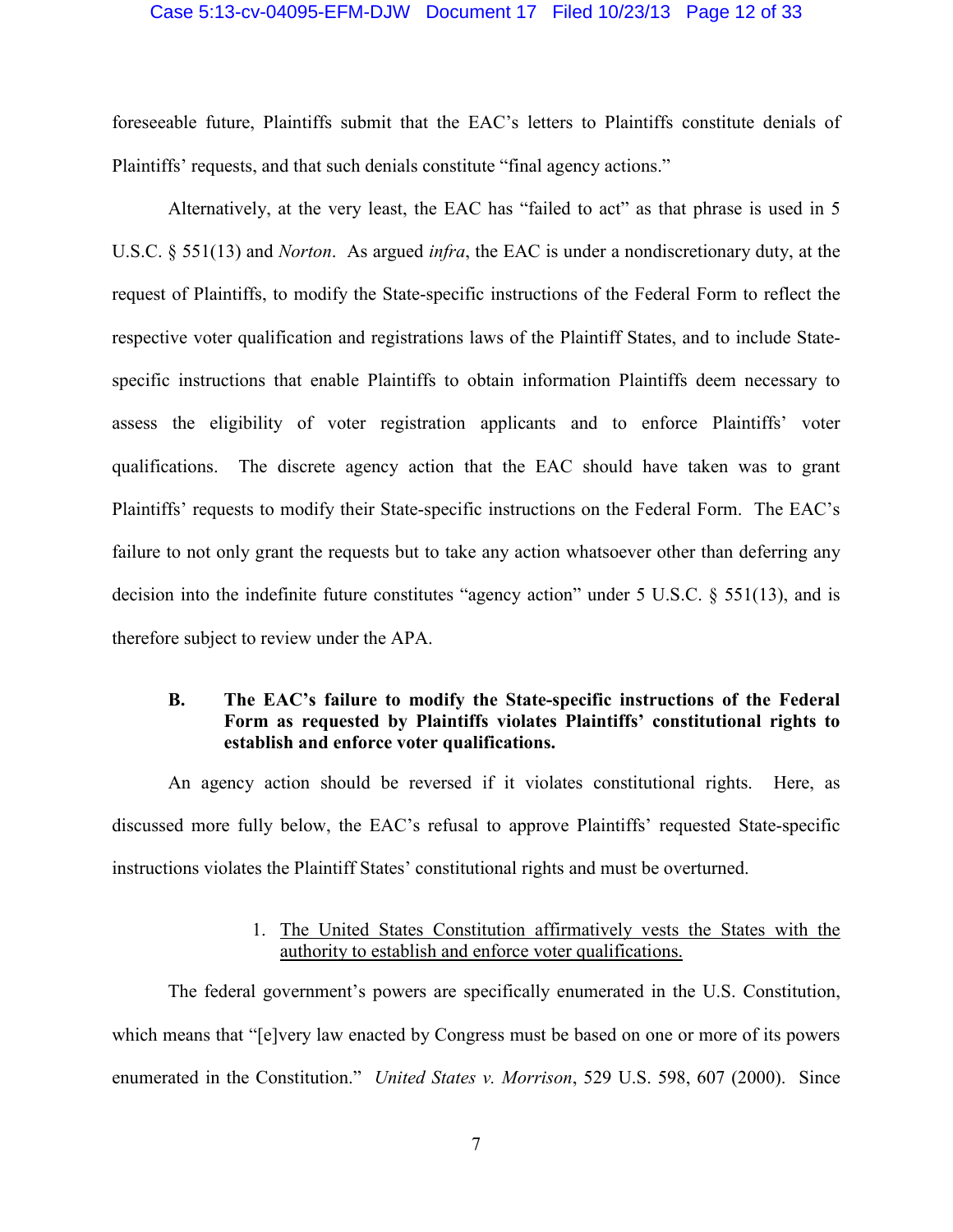#### Case 5:13-cv-04095-EFM-DJW Document 17 Filed 10/23/13 Page 13 of 33

Congress has no power to act unless the Constitution authorizes it to do so, Congress's enumerated powers have "judicially enforceable outer limits." *United States v. Lopez*, 514 U.S. 549, 566 (1995). As recently recognized by the U.S. Supreme Court in *Inter Tribal Council*, the Constitution expressly reserves to the States, to the exclusion of Congress, the power to establish and enforce voter qualifications for the federal elections.

Article I, § 4, clause 1 of the U.S. Constitution, often referred to as the Elections Clause, states, "The Times, Places and Manner of holding Elections for Senators and Representatives, shall be prescribed in each State by the Legislature thereof; but the Congress may at any time by Law make or alter such Regulations, except as to the Places of chusing Senators." Although the Elections Clause gives Congress the power to alter or supplant state regulations related to the "Times, Places, and Manner" of elections, the *Inter Tribal Council* Court held that "the Elections Clause empowers Congress to regulate *how* federal elections are held, but not *who* may vote in them." *Inter Tribal Council*, 133 S. Ct. at 2257.

In fact, the Court determined that three different sections of the Constitution expressly reserve to the States, to the exclusion of Congress, the power to establish and enforce voter qualifications for federal elections: Article I, § 2, clause 1 (providing that electors in each State for the House of Representatives "shall have the Qualifications requisite for Electors of the most numerous Branch of the State Legislature"); Article II, § 1, clause 2 (providing that "Each State" shall appoint, in such Manner as the Legislature thereof may direct," presidential electors); and the Seventeenth Amendment (providing that electors in each State for the Senate "shall have the qualifications requisite for electors of the most numerous branch of the State legislatures"). *Inter Tribal Council*, 133 S. Ct. at 2258.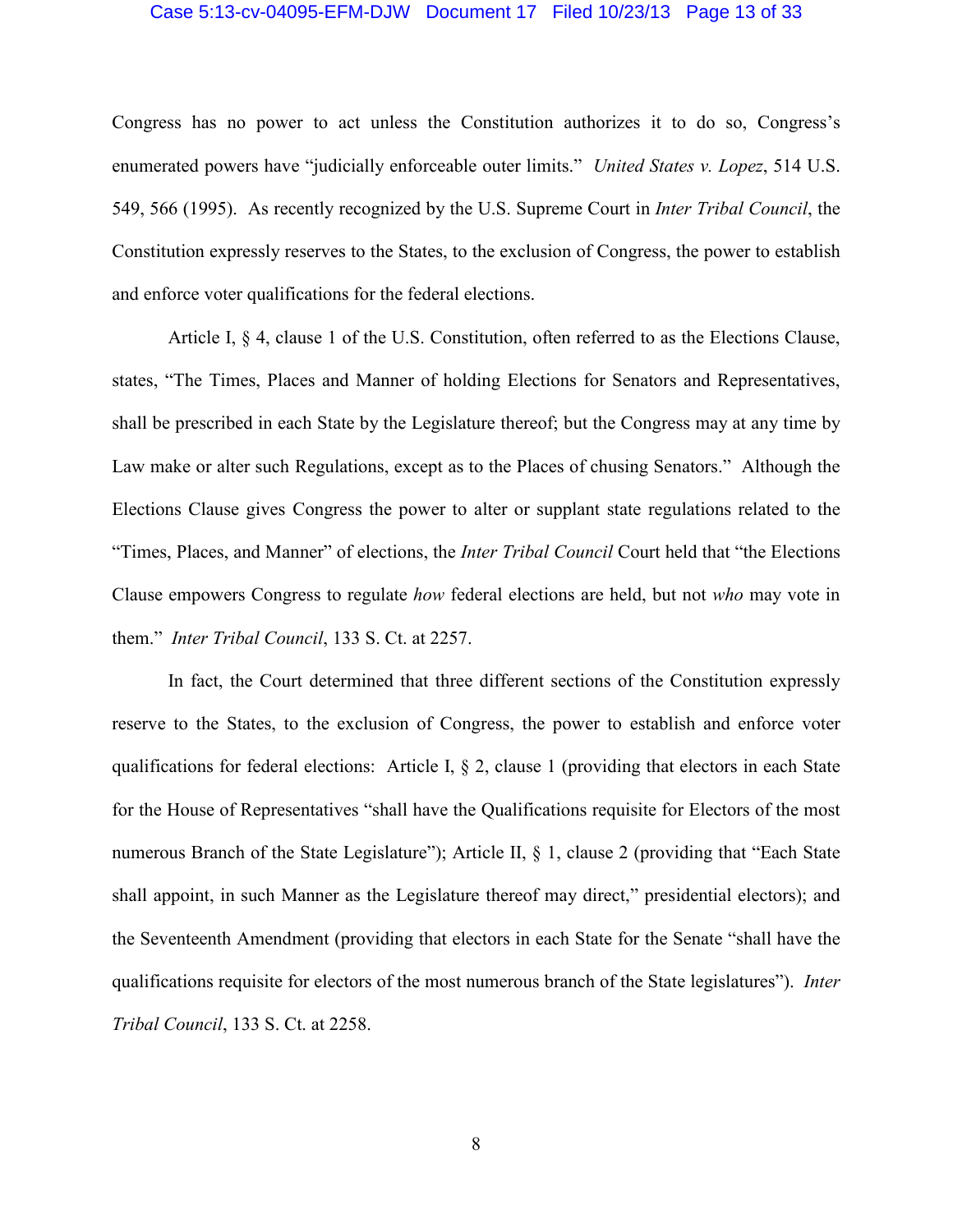#### Case 5:13-cv-04095-EFM-DJW Document 17 Filed 10/23/13 Page 14 of 33

Reflecting on these provisions of the Constitution, the *Inter Tribal Council* Court concluded that "[o]ne cannot read the Elections Clause as treating implicitly what these other constitutional provisions regulate explicitly . . . 'Surely nothing in these provisions lends itself to the view that voting qualifications in federal elections are to be set by Congress.'" *Inter Tribal Council*, 133 S. Ct. at 2258 (quoting *Oregon v. Mitchell*, 400 U.S. 112, 210 (1970) (Harlan, J. concurring in part and dissenting in part)); *see also U.S. Term Limits, Inc. v. Thornton*, 514 U.S. 799, 833-34 (1995). The Court therefore determined that "Prescribing voting qualifications, therefore, 'forms no part of the power to be conferred upon the national government' by the Elections Clause." *Id.* (quoting The Federalist No. 60, at 371 (A. Hamilton)). Rather, the Court held that these provisions of the Constitution expressly assign the power of establishing voter qualifications to the States. *Inter Tribal Council*, 133 S. Ct. at 2258-59. Further, the Court held that this power includes the power to enforce voter qualifications. *Id.*

In light of this power, the United States Supreme Court has elsewhere held, "States are thus entitled to adopt generally applicable and evenhanded restrictions that protect the integrity and reliability of the electoral process itself." *U.S. Term Limits, Inc. v. Thornton*, 514 U.S. 779, 834 (1995) (quotation marks omitted). Thus, *the States possess the sole authority to determine the manner by which their voter qualification laws are enforced.* Kansas and Arizona are acting well within this authority when they require voter registration applicants to prove their United States citizenship. The EAC's refusal to modify the Federal Form as requested by Plaintiffs infringes on that power, and therefore violates Article I, § 2, Article II, § 1, and the Seventeenth Amendment of the Constitution.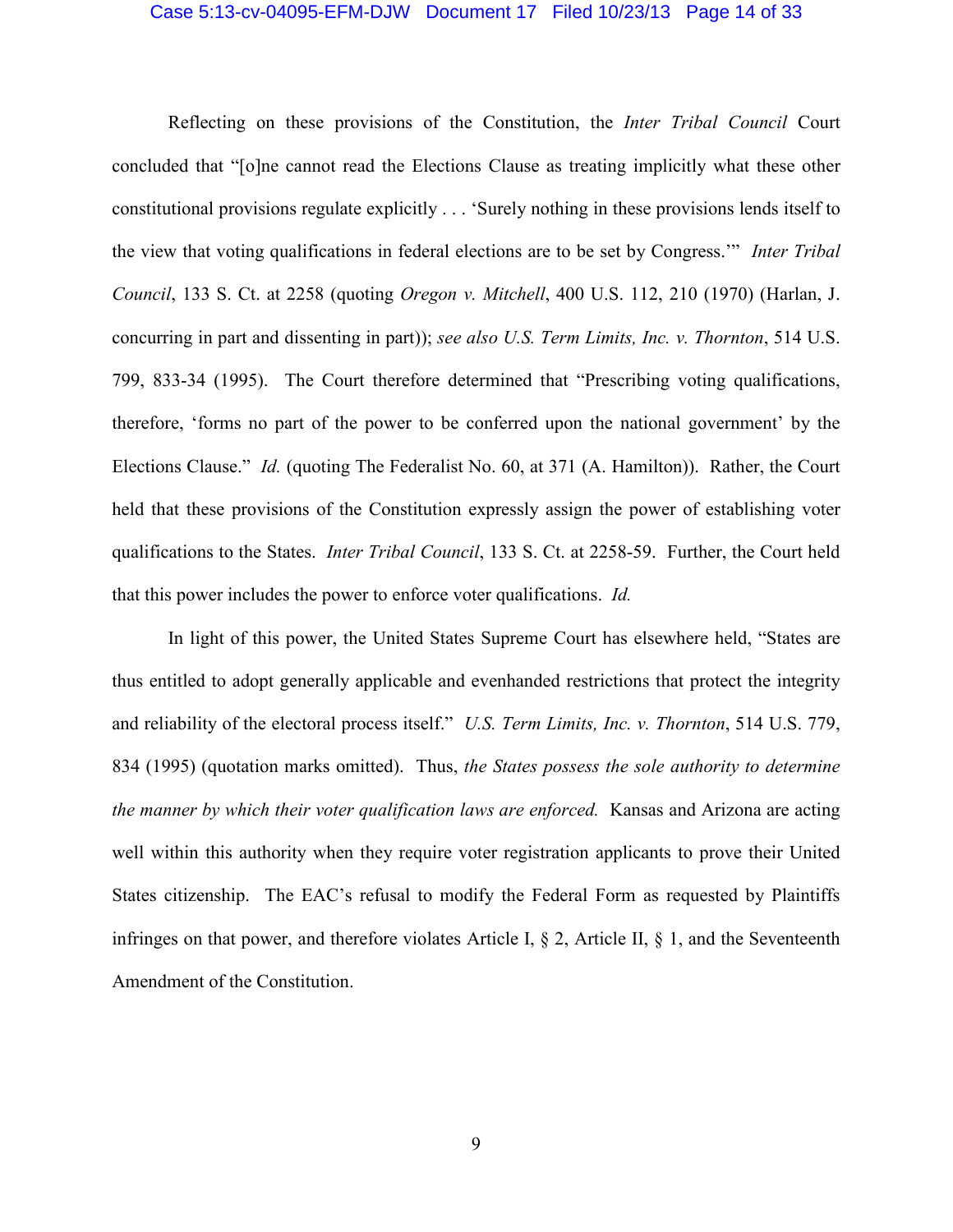### 2. The Tenth Amendment reinforces the States' authority to establish and enforce voter qualifications.

Not only do the States have explicit authority under the U.S. Constitution to establish and enforce voter qualifications for federal elections, but the States also have implicit authority to do so pursuant to the Tenth Amendment. The Tenth Amendment to the United States Constitution provides, "The powers not delegated to the United States by the Constitution, nor prohibited by it to the States, are reserved to the States respectively, or to the people." U.S. Const. amend. X. The Tenth Amendment thus makes explicit what is implied by the enumeration, and therefore limitation, of powers granted to the Federal Government. "If a power is delegated to Congress in the Constitution, the Tenth Amendment expressly disclaims any reservation of that power to the States; if a power is an attribute of state sovereignty reserved by the Tenth Amendment, it is necessarily a power the Constitution has not conferred on Congress." *New York v. United States*, 505 U.S. 144, 156 (1992) (citations omitted).

Further, the Tenth Amendment and the structure of the Constitution highlight the importance of state sovereignty. "It is incontestable that the Constitution established a system of 'dual sovereignty.'" *Printz v. United States*, 521 U.S. 898, 918 (1997) (quoting *Gregory v. Ashcroft*, 501 U.S. 452, 457 (1991)). "Although the States surrendered many of their powers to the new Federal Government, they retained 'a residuary and *inviolable* sovereignty,' . . . [which] is reflected throughout the Constitution's text." *Id*. at 919 (quoting The Federalist No. 39 (J. Madison)) (emphasis added). Indeed, "[i]t is an essential attribute of the States' retained sovereignty that they remain independent and autonomous within their proper sphere of authority." *Printz*, 521 U.S. at 928. The Constitution's concern for state sovereignty is therefore central to the limited nature of federal power. "Residual state sovereignty was also implicit, of course, in the Constitution's conferral upon Congress of not all governmental powers, but only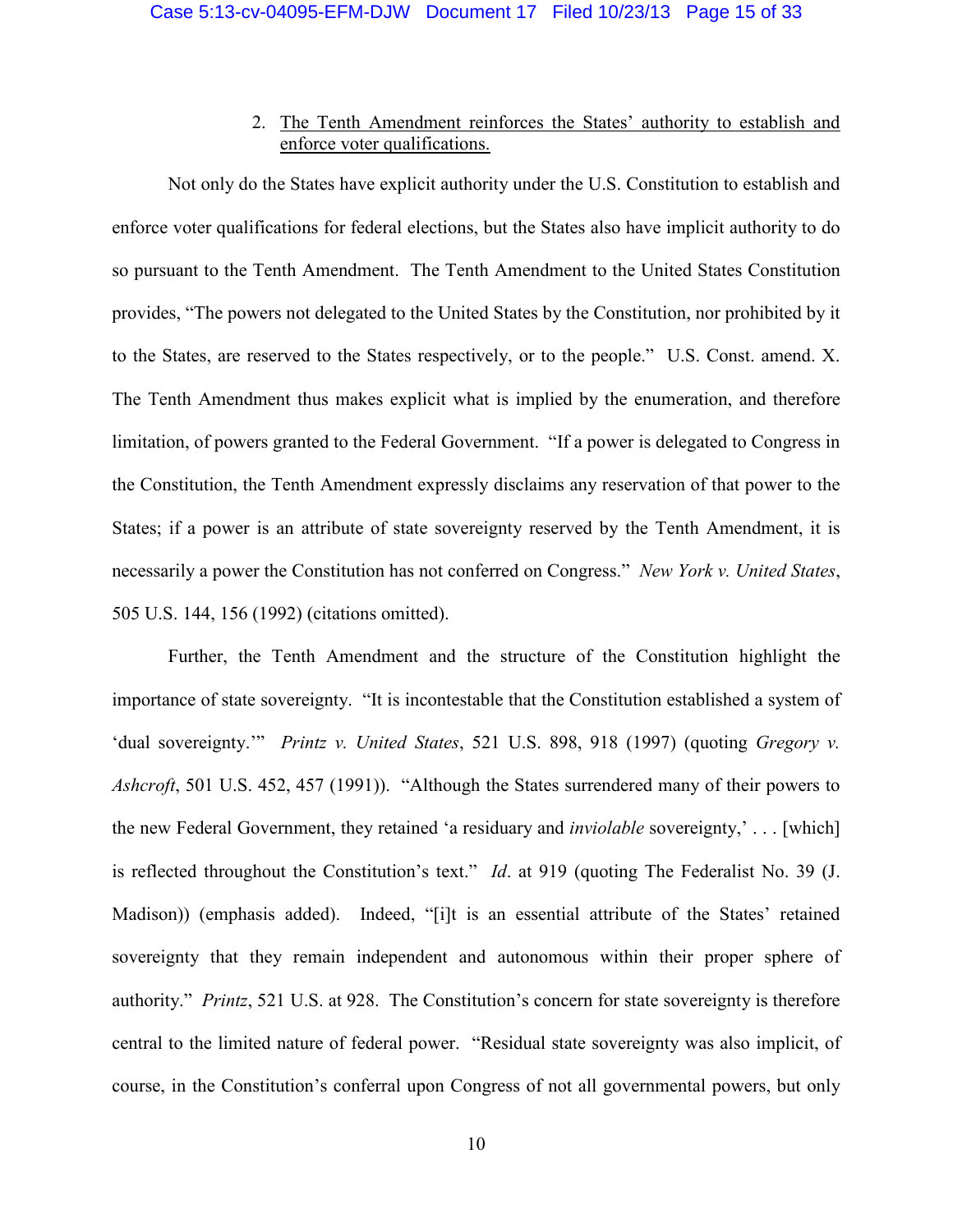#### Case 5:13-cv-04095-EFM-DJW Document 17 Filed 10/23/13 Page 16 of 33

discrete, enumerated ones, Art. I, § 8, which implication was rendered express by the Tenth Amendment's assertion that '[t]he powers not delegated to the United States by the Constitution, nor prohibited by it to the States, are reserved to the States respectively, or to the people.'" *Printz*, 521 U.S. at 919*.*

To that end, the Constitution's establishment of this system of "dual sovereignty" "is one of the Constitution's structural protections of liberty." *Printz*, 521 U.S. at 921. Likewise, the "'allocation of powers in our federal system preserves the integrity, dignity, and residual sovereignty of the States.' *Bond v. United States*, 131 S. Ct. 2355, 2364 (2011). But the federal balance 'is not just an end in itself: Rather, federalism secures to citizens the liberties that derive from the diffusion of sovereign power.' *Ibid*. (internal quotation marks omitted)." *Shelby County, Ala. v. Holder*, \_\_ U.S. \_\_, 133 S. Ct. 2612, 2623 (2013) (hereinafter "*Shelby County*").

Relying in part on the Tenth Amendment, the *Shelby County* Court recently emphasized the power of the States to establish and enforce voter qualifications laws. In doing so, the Court explained, "the Framers of the Constitution intended the States to keep for themselves, as provided in the Tenth Amendment, the power to regulate elections." *Shelby County*, 133 S. Ct. at 2623 (quotation omitted). Therefore, the "States have broad powers to determine the conditions under which the right of suffrage may be exercised." *Id*. (quotation omitted). As such, the Tenth Amendment reinforces the power of the States to establish and enforce voter qualifications laws.

### 3. The NVRA must be interpreted to place upon the EAC a nondiscretionary duty to modify the Federal Form at the Plaintiffs' request to avoid raising serious constitutional doubts.

Since, as shown *supra*, the States have the exclusive power to both establish and enforce voter qualifications, the *Inter Tribal Council* Court interpreted the NVRA to place upon the EAC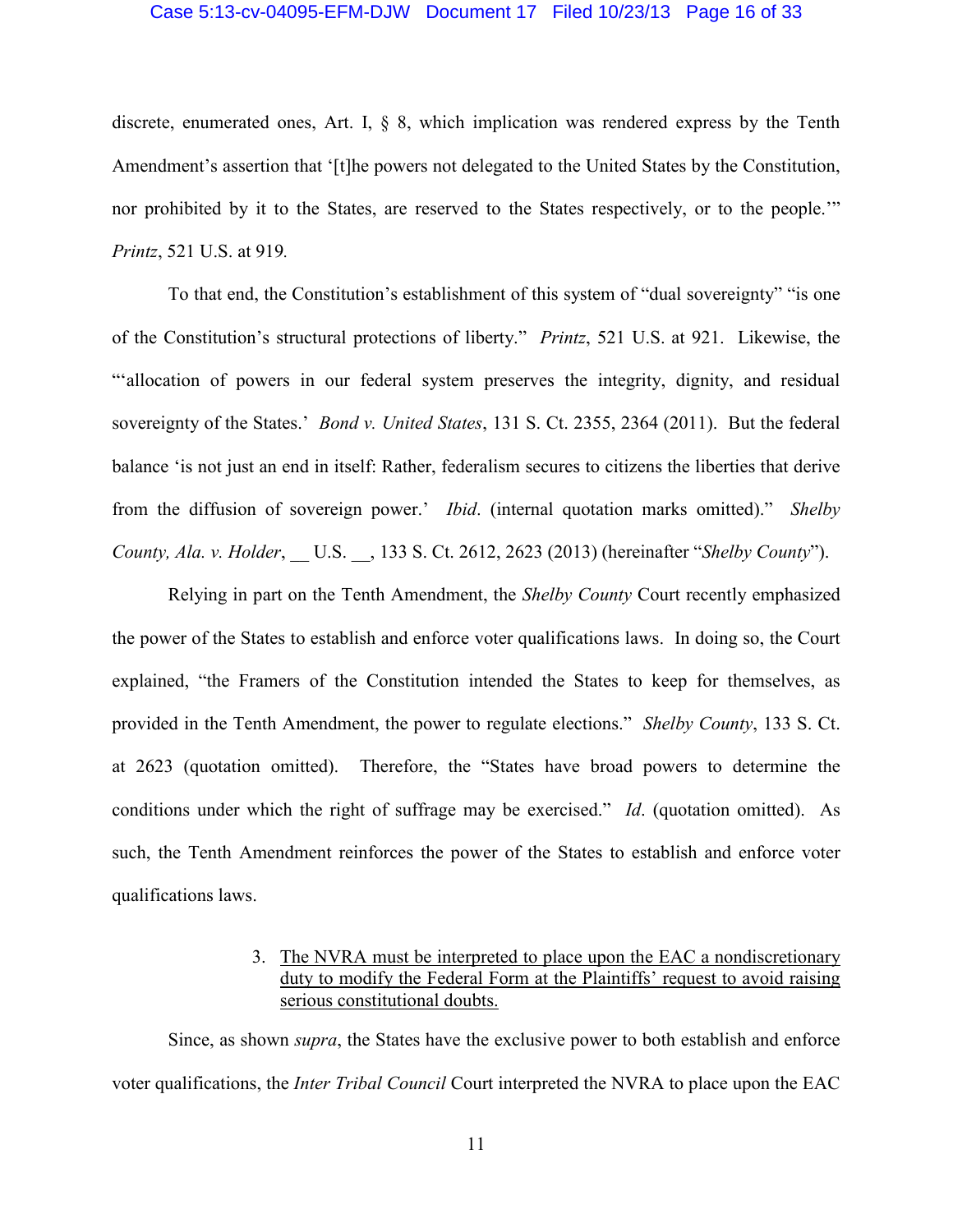#### Case 5:13-cv-04095-EFM-DJW Document 17 Filed 10/23/13 Page 17 of 33

the nondiscretionary duty of including on the Federal Form State-specific instructions that the States deem necessary to determine voter eligibility. *Inter Tribal Council*, 133 S. Ct. at 2258-59. This interpretation was necessary to avoid "rais[ing] serious constitutional doubts" regarding the NVRA's requirement that the States "accept and use" the Federal Form. *Id*. The Court noted that "[a]t oral argument, the United States expressed the view that the phrase 'may require only' in § 1973gg-7(b)(1) means that the EAC '*shall require* information that's necessary, but may only require that information.'" *Inter Tribal Council*, 133 S. Ct. at 2259 (emphasis provided). This interpretation of 42 U.S.C. § 1973gg-7(b)(1) would have vested discretion with the EAC to decide whether or not to include State-specific instructions on the Federal Form. Rejecting this reading, the Court instead interpreted that provision in the only manner that could pass constitutional muster; namely, that the EAC had no such discretion.

> "We need not consider the Government's contention that despite the statute's statement that the EAC 'may' require on the Federal Form information 'necessary to enable the appropriate State election official to assess the eligibility of the applicant,' other provisions of the [NVRA] indicate that such action is statutorily required. That is because we think that—by analogy to the rule of statutory interpretation that avoids questionable constitutionality—validly conferred discretionary executive authority is properly exercised (as the Government has proposed) to avoid serious constitutional doubt. That is to say, it surely permissible if not requisite for the Government to say that necessary information which *may*  be required *will* be required."

*Inter Tribal Council*, 133 S. Ct. 2259 (emphasis provided).

Construing the NVRA to place upon the EAC the nondiscretionary duty of including Plaintiffs' requested State-specific instructions on the Federal Form is also necessary to avoid raising serious constitutional doubts because the contrary interpretation—that the EAC has discretion regarding these requests—would result in Plaintiff States effectively needing preclearance from the EAC before exercising their authority to establish and enforce voter qualifications.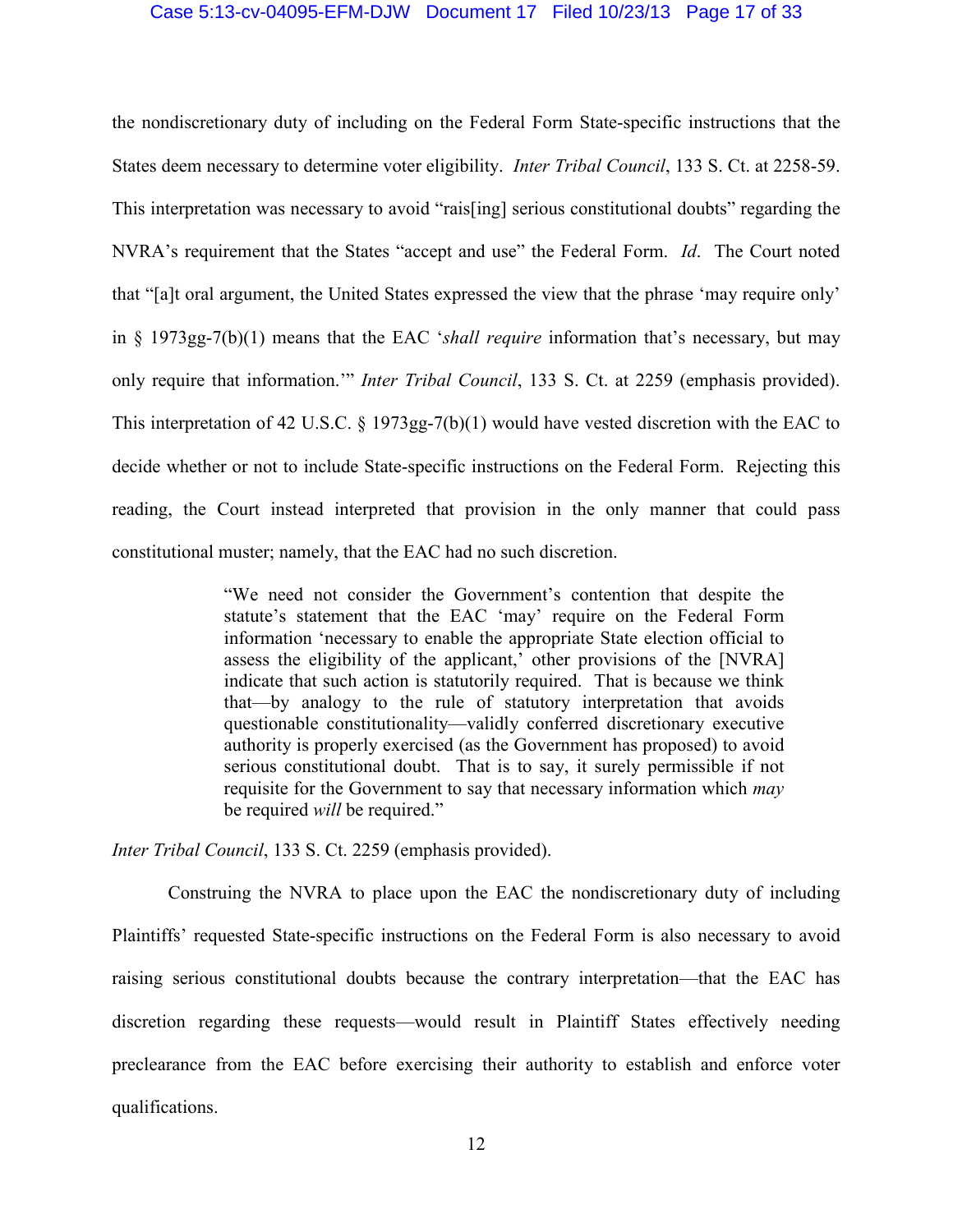#### Case 5:13-cv-04095-EFM-DJW Document 17 Filed 10/23/13 Page 18 of 33

Recently in *Shelby County*, the U.S. Supreme Court struck down Section 4(b) of the Voting Rights Act of 1965, which implemented a coverage formula requiring certain states to obtain federal permission, pursuant to Section 5 of the Act, before enacting any laws relating to voting. 133 S. Ct. at 2631. In doing so, the Court emphasized that when the Voting Rights Act was originally upheld in *South Carolina v. Katzenbach*, 383 U.S. 301 (1966), it was because "exceptional conditions can justify legislative measures not otherwise appropriate." *Shelby County*, 133 S. Ct. at 2618 (quoting *Katzenbach*, 383 U.S. at 334). Indeed, the extraordinary nature of the Voting Rights Act was emphasized throughout the *Shelby County* opinion. *See, e.g.*, *Shelby County*, 133 S. Ct. at 2624 (quoting *Katzenbach*, 383 U.S. at 334) ("We recognized that it 'may have been an uncommon exercise of congressional power,' but concluded that 'legislative measures not otherwise appropriate' could be justified by 'exceptional conditions.'"); *id.* at 2625 (quoting *Katzenbach*, 383 U.S. at 334-35) ("In short, we concluded that '[u]nder the compulsion of these unique circumstances, Congress responded in a permissibly decisive manner."").

The *Shelby County* Court contrasted the extraordinary provisions of the Voting Rights Act with the fundamental and well-established principles of federalism and state sovereignty, stressing that the federal government does not have a right to veto state enactments before they go into effect:

> The Constitution and laws of the United States are "the supreme Law of the Land." State legislation may not contravene federal law. The Federal Government does not, however, have a general right to review and veto state enactments before they go into effect. A proposal to grant such authority to 'negative' state laws was considered at the Constitutional Convention, but rejected in favor of allowing state laws to take effect, subject to later challenge under the Supremacy Clause.

…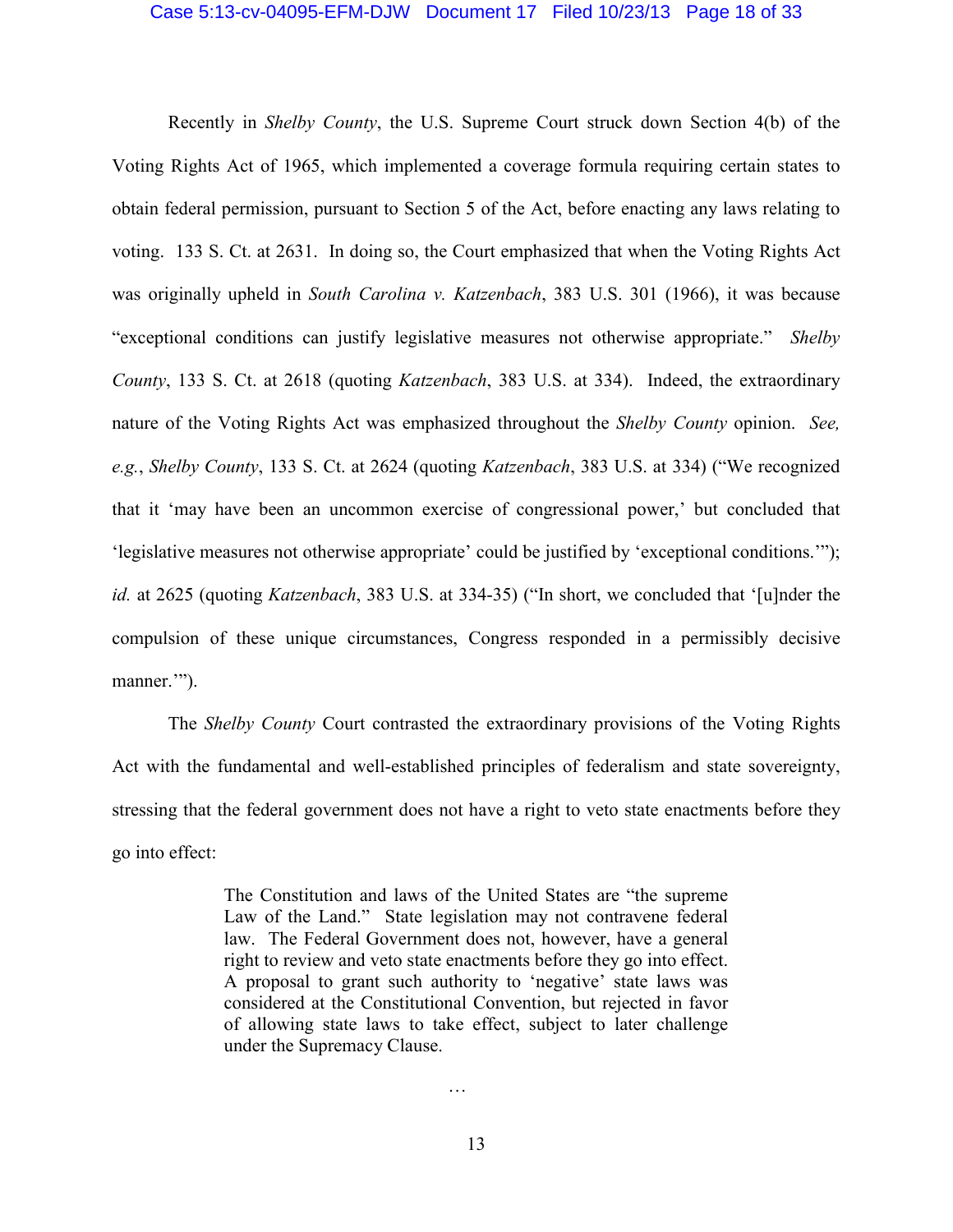More specifically, the Framers of the Constitution intended the States to keep for themselves, as provided in the Tenth Amendment, the power to regulate elections. Of course, the Federal Government retains significant control over federal elections. For instance, the Constitution authorizes Congress to establish the time and manner for electing Senators and Representatives. But States have broad powers to determine the conditions under which the right of suffrage may be exercised.

The Voting Rights Act sharply departs from these basic principles. It suspends "all changes to state election law—however innocuous—until they have been precleared by federal authorities in Washington, D.C." (citation omitted). States must beseech the Federal Government for permission to implement laws that they would otherwise have the right to enact and execute on their own.

…

*Shelby County*, 133 S. Ct. at 2623-24 (internal citations omitted).

The same analysis applies here. All nine justices in *Inter Tribal Council* agreed that the States have the exclusive power to both establish and enforce voter qualifications for federal elections. *Inter Tribal Council*, 133 S. Ct. at 2258-59 (majority opinion), *id.* at 2261 (Kennedy, J., concurring), *id.* at 2262 (Thomas, J., dissenting), *id.* at 2270 (Alito, J., dissenting). Requiring the Plaintiff States to beseech the EAC to include Plaintiffs' requested instructions on the Federal Form amounts to preclearance of the kind criticized in *Shelby County*. What is more, the preclearance dictated by the Voting Rights Act was constitutional only in light of the exceptional circumstances when it was enacted. *Shelby County*, 133 S. Ct. at 2624-25. No such exceptional circumstances support a requirement that Plaintiffs obtain preclearance from the EAC before being allowed to establish and enforce their voter qualifications laws.

Further, the Voting Rights Act was supported by the Constitution itself; the Fifteenth Amendment enables Congress to pass legislation protecting the right to vote without discrimination on the basis of race or color. *Shelby County*, 133 S. Ct. at 2629. No such constitutionally enumerated power supports granting the EAC discretion to preclude Plaintiffs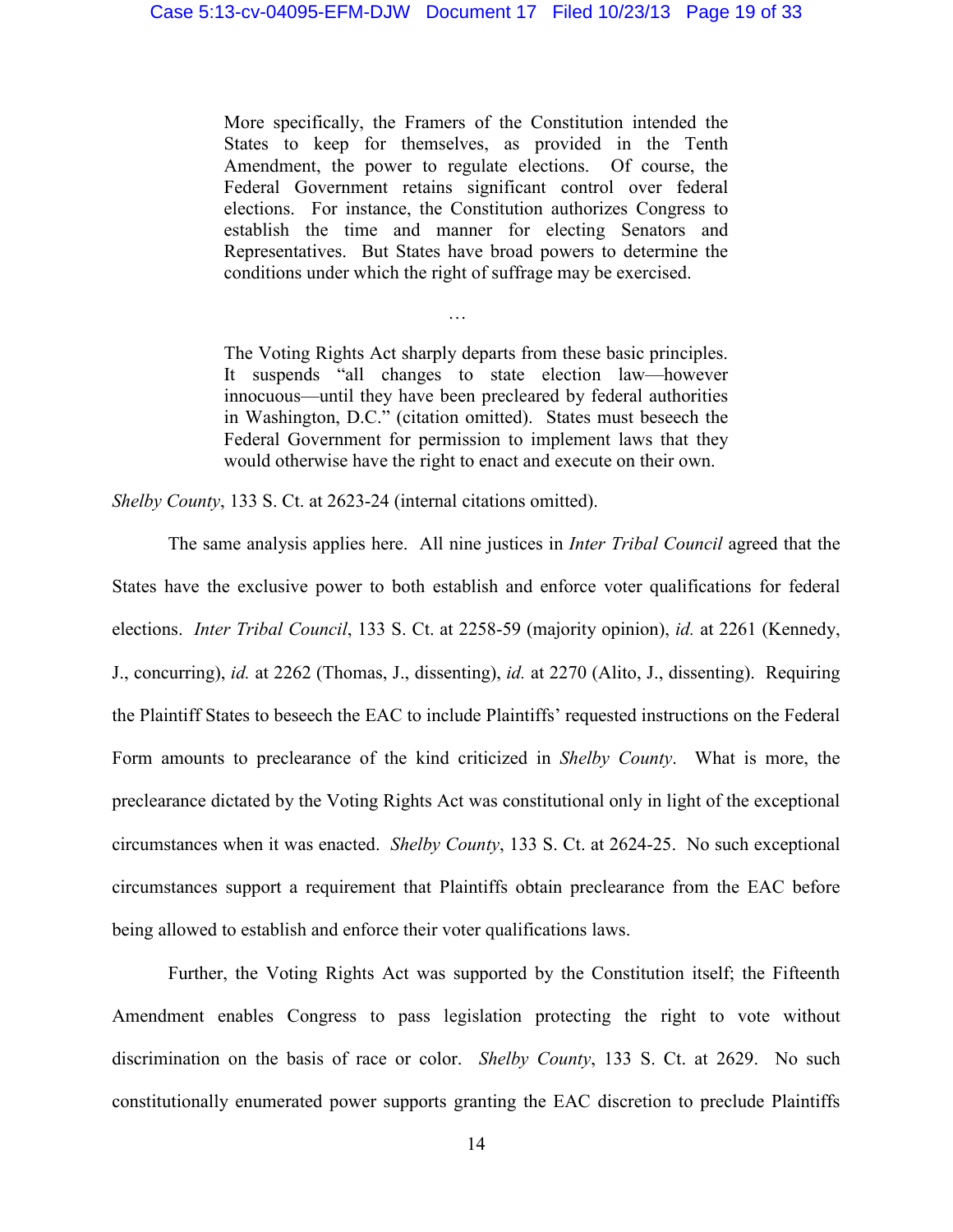#### Case 5:13-cv-04095-EFM-DJW Document 17 Filed 10/23/13 Page 20 of 33

from enforcing their voter qualifications laws. Since requiring Plaintiffs to register people to vote who have not fulfilled Plaintiffs' proof-of-citizenship requirement "would exceed Congress' powers under Article I, § 4, and violate Article I, § 2," *Inter Tribal Council*, 133 S. Ct. at 2269 (Thomas, J., dissenting), the only way to construe the NVRA in a constitutional manner is that the EAC is under a nondiscretionary duty to include Plaintiffs' requested instructions on the Federal Form. *Id.* at 2259.

It is important to note that the constitutional provisions and principles articulated above provide Plaintiffs with an independent basis for relief apart from the APA. (Doc. 1 at  $\P\P$  115-128.) These constitutional provisions and principles, however, are also important for the relief requested by Plaintiffs under the APA as described below.

### **C. The EAC's refusal to modify the Federal Form constitutes agency action contrary to Plaintiffs' constitutional right and power to establish and enforce voter qualifications for federal elections.**

The APA directs that this Court shall "hold unlawful and set aside agency action, findings, and conclusions found to be . . . contrary to constitutional right, power, privilege, or immunity." 5 U.S.C. § 706(2)(B). "Because constitutional questions arising in a challenge to agency action under the APA 'fall expressly within the domain of the courts,' [a court reviews] de novo whether agency action violated a claimant's constitutional rights." *Copar Pumice Co., Inc. v. Tidwell*, 603 F.3d 780, 802 (10th Cir. 2010) (citing *Darden v. Peters*, 488 F.3d 277, 283- 84 (4th Cir. 2007)).

As shown *supra*, the Plaintiff States have the right and power, exclusive of the federal government, of establishing and enforcing voter qualifications for federal elections. *Inter Tribal Council*, 133 S. Ct. at 2258-59. This exclusive right and power is derived from Article I, § 2, Article II, § 1, and the Seventeenth Amendment of the Constitution, *Inter Tribal Council*, 133 S.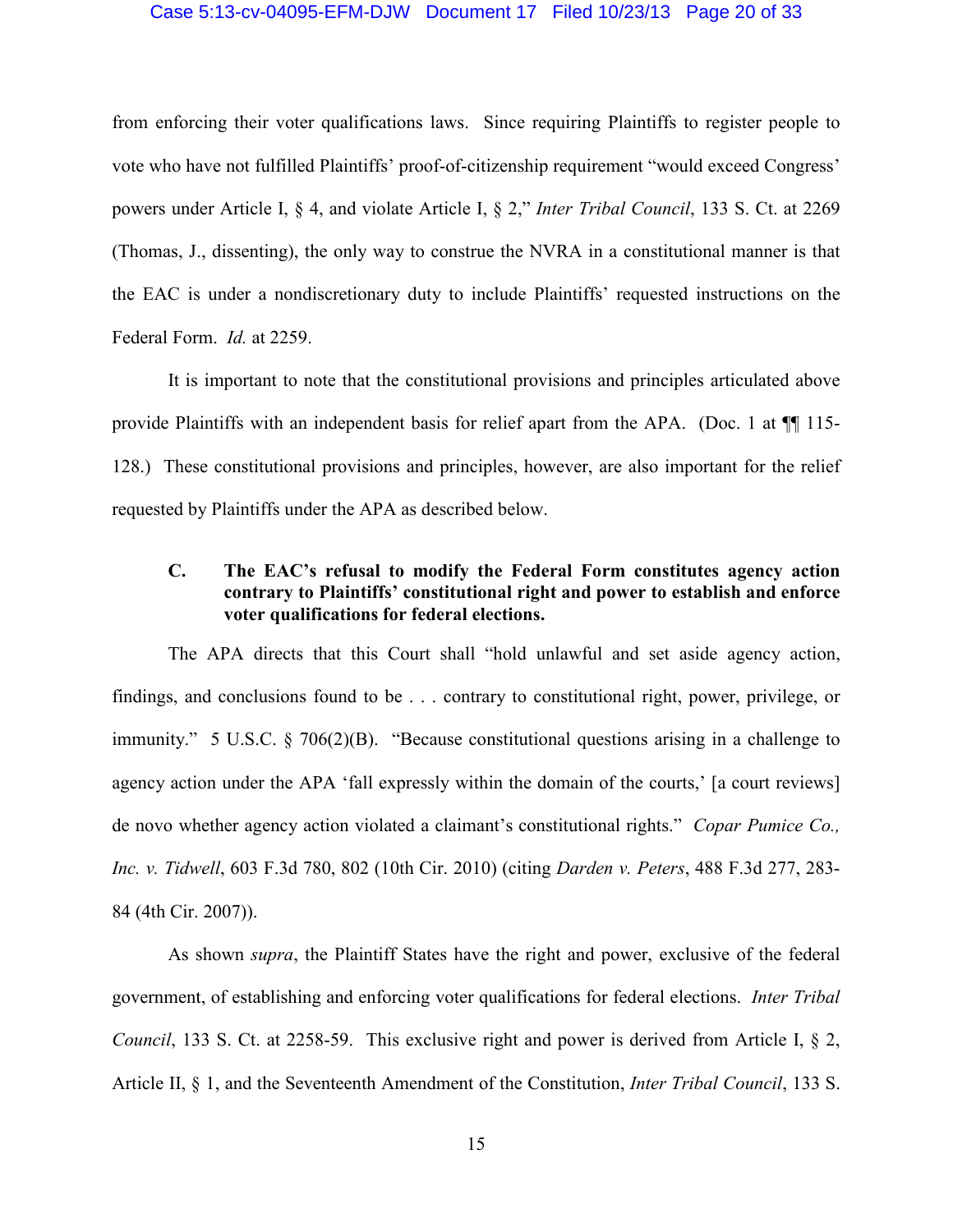Ct. at 2258, as well as the Tenth Amendment. By refusing to include Plaintiffs' requested instructions on the Federal Form, the EAC violated Plaintiffs' rights and powers under these constitutional provisions. Therefore, this Court should hold the EAC's action unlawful, set it aside, and enter an injunction directing the EAC to include Plaintiffs' requested instructions on the Federal Form.

### **D. The EAC's refusal to modify the Federal Form was arbitrary, capricious, an abuse of discretion, or otherwise not in accordance with law.**

The APA directs that this Court shall "hold unlawful and set aside agency action, findings, and conclusions found to be . . . arbitrary, capricious, an abuse of discretion, or otherwise not in accordance with law." 5 U.S.C. § 706(2)(A). "In performing arbitrary and capricious review, we accord agency action a presumption of validity; the burden is on the petitioner to demonstrate that the action is arbitrary and capricious." *Copar Pumice*, 603 F.3d at 793 (citing *Sorenson Commc'ns, Inc. v. Fed. Commc'ns Comm'n.*, 567 F.3d 1215, 1221 (10th Cir. 2009)). A court considers several factors in determining whether an agency action is arbitrary and capricious:

> Agency action is arbitrary and capricious if the agency "has relied on factors which Congress has not intended it to consider, entirely failed to consider an important aspect of the problem, offered an explanation for its decision that runs counter to the evidence before the agency," or if the agency action "is so implausible that it could not be ascribed to a difference in view or the product of agency expertise."

*Copar Pumice*, 603 F.3d at 793 (quoting *Motor Vehicle Mfrs. Ass'n of the U.S. v. State Farm Mut. Auto. Ins. Co.*, 463 U.S. 29, 43 (1983)).

Because the only way to construe the NVRA in a constitutional manner is that the EAC is under a nondiscretionary duty to include Plaintiffs' requested instructions on the Federal Form, the Wilkey Memorandum's (Doc No. 1-3) conferral of authority to the EAC's Division of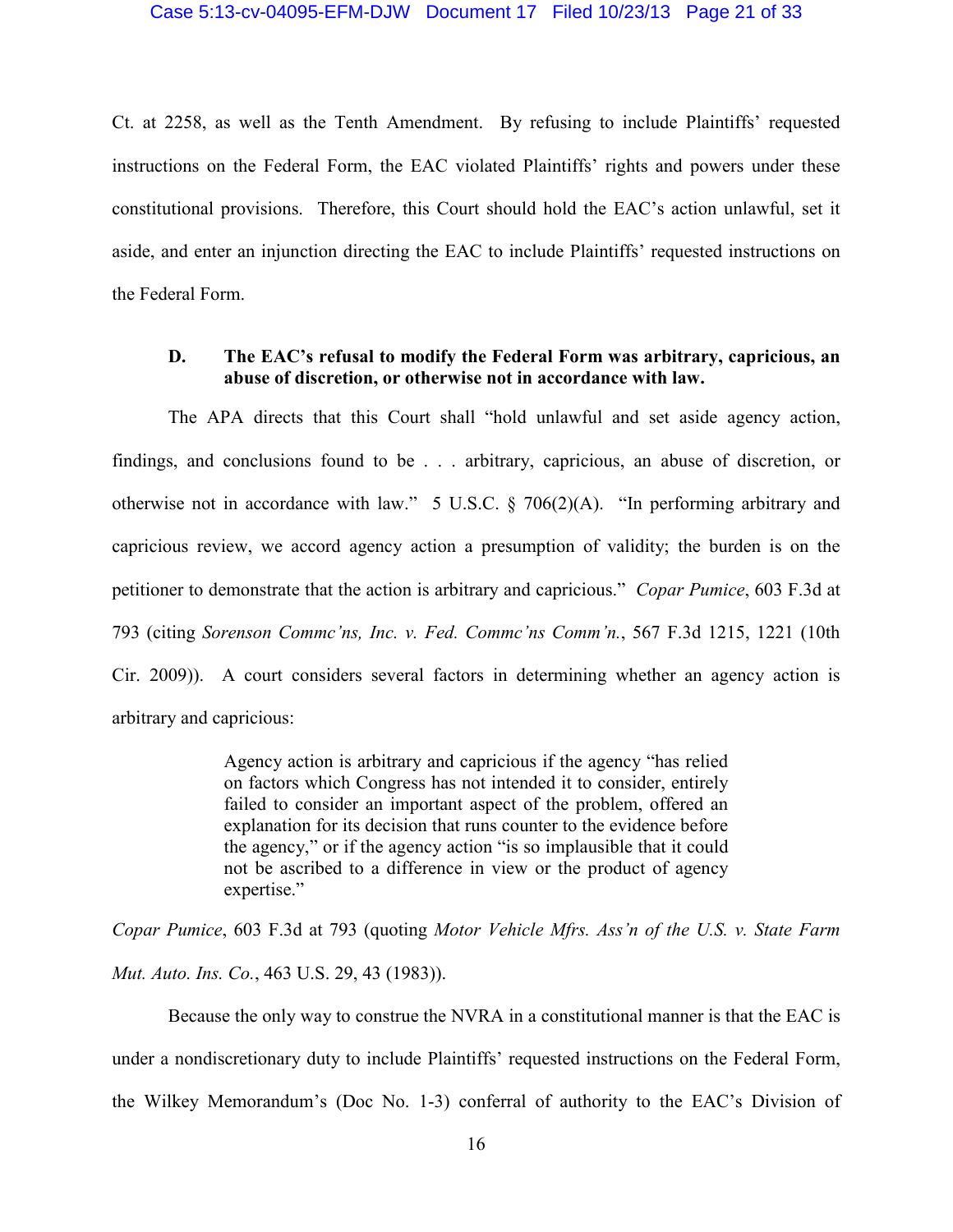#### Case 5:13-cv-04095-EFM-DJW Document 17 Filed 10/23/13 Page 22 of 33

Research, Programs and Policy (hereinafter "the RPP") to process State requests for modifications to the Federal Form can only have conferred nondiscretionary authority. The Wilkey Memorandum could not have constitutionally conferred discretionary authority to the RPP for the simple reason that the EAC itself lacks discretionary authority to refuse to include State-specific instructions that reflect state voter qualification laws. Thus, to the extent the Wilkey Memorandum vested discretionary authority in the RPP to refuse to make modifications to the Federal Form at the Plaintiffs' request, the Wilkey Memorandum constitutes final agency action that was arbitrary, capricious, an abuse of discretion, and was otherwise made not in accordance with law. This Court should hold unlawful and set aside the Wilkey Memorandum, and enter an injunction directing the EAC to include Plaintiffs' requested instructions on the Federal Form.

Even if the Wilkey Memorandum validly conferred discretionary authority to the RPP, such discretion was still abused. The Wilkey Memorandum provided that "Requests that raise issues of broad policy concern to more than one State will be deferred until the re-establishment of a quorum." This portion of the Wilkey Memorandum was cited a basis for the decision in the EAC's letters to Plaintiffs denying their requests for modifications to the Federal Form instructions. However, this explanation runs counter to the evidence before the EAC because there is no evidence that Plaintiffs' proposed State-specific instructions is of *any* concern to other States. Just as the Plaintiff States have the power to establish and enforce voter qualifications, other States have the power to maintain their voter qualification laws without any regard to the laws of Plaintiffs.

The EAC's actions, or non-actions, are also arbitrary. In 2012, the EAC approved a modification to the Louisiana-specific instructions of the Federal Form similar to the instructions

17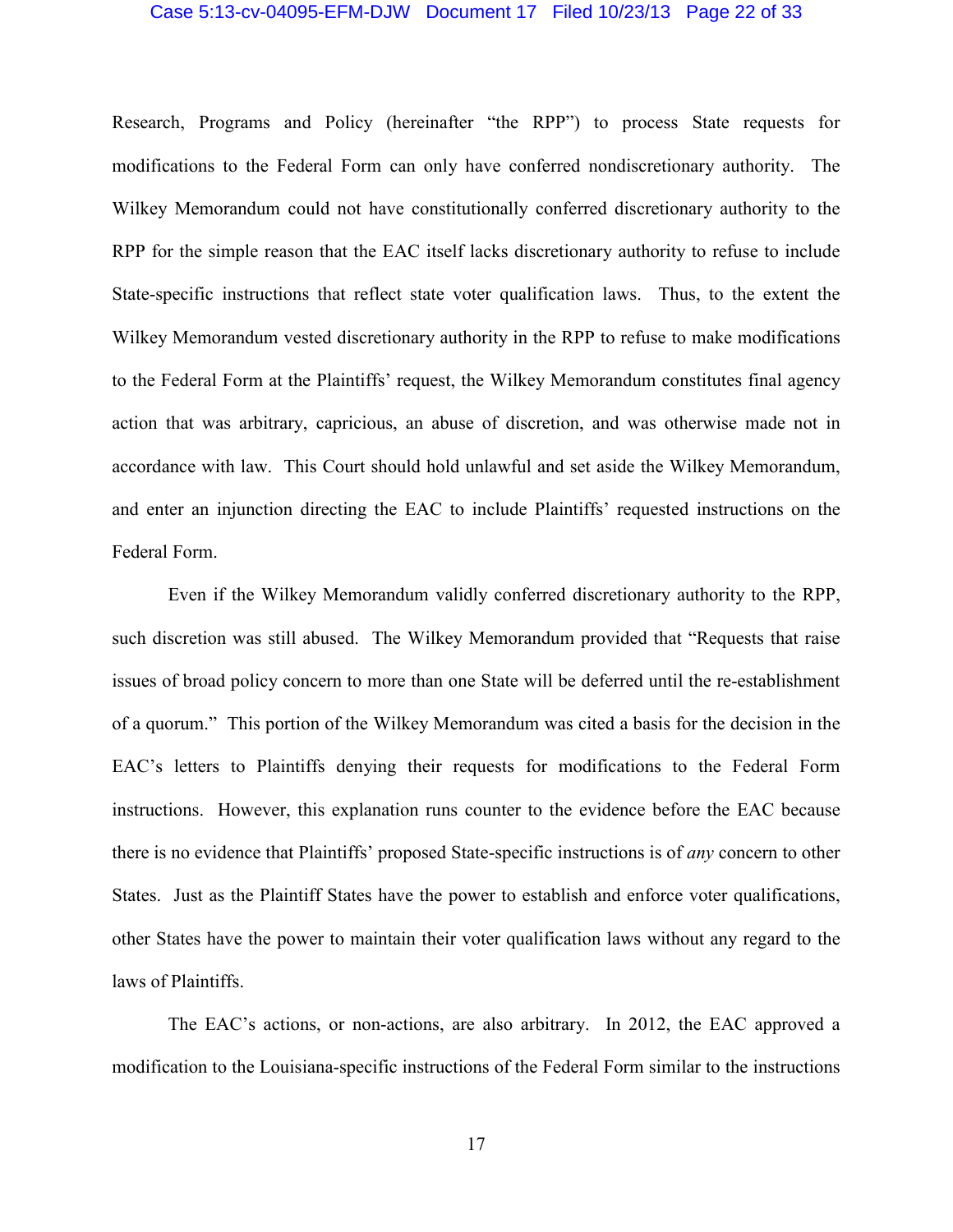#### Case 5:13-cv-04095-EFM-DJW Document 17 Filed 10/23/13 Page 23 of 33

requested by Plaintiffs. Decisions of an agency that are internally inconsistent are arbitrary. See *Business Roundtable v. S.E.C.*, 647 F.3d 1144, 1153-54 (D.C. Cir. 2011); *Ace Motor Freight, Inc. v. I.C.C.*, 557 F.2d 859, 861-62 (D.C. Cir. 1977). Disparate treatment of sovereign states heightens the concern for inconsistent treatment because "there is also a fundamental principle of equal sovereignty among the States." *Shelby County*, 133 S. Ct. at 2623. Then, in *Inter Tribal Council*, the United States Supreme Court specifically noted that Arizona could argue that it would be arbitrary for the EAC to refuse to include Arizona's proposed instruction when it had accepted a similar instruction requested by Louisiana. *Inter Tribal Council*, 133 S. Ct. at 2260.

For these reasons, the decision of the RPP and the EAC denying Plaintiffs' requests to their State-specific instructions on the Federal Form was arbitrary and capricious. This Court should hold that action unlawful, set it aside, and enter an injunction directing the EAC to include Plaintiffs' requested instructions on the Federal Form.

### **E. The EAC's refusal to modify the Federal Form was in excess of statutory jurisdiction, authority, or limitations, or short of statutory right.**

The APA directs that this Court shall "hold unlawful and set aside agency action, findings, and conclusions found to be . . . in excess of statutory jurisdiction, authority, or limitations, or short of statutory right." 5 U.S.C. § 706(2)(C). As explained *supra*, the only way to construe the NVRA in a constitutional manner is that the EAC is under a nondiscretionary duty to include Plaintiffs' requested instructions on the Federal Form. *Inter Tribal Council*, 133 S. Ct. at 2260. Congress may not delegate power to an administrative agency that Congress itself does not have. Thus, any discretion exercised by the EAC in denying Plaintiffs' requests was in excess of statutory authority and limitation, or short of statutory right.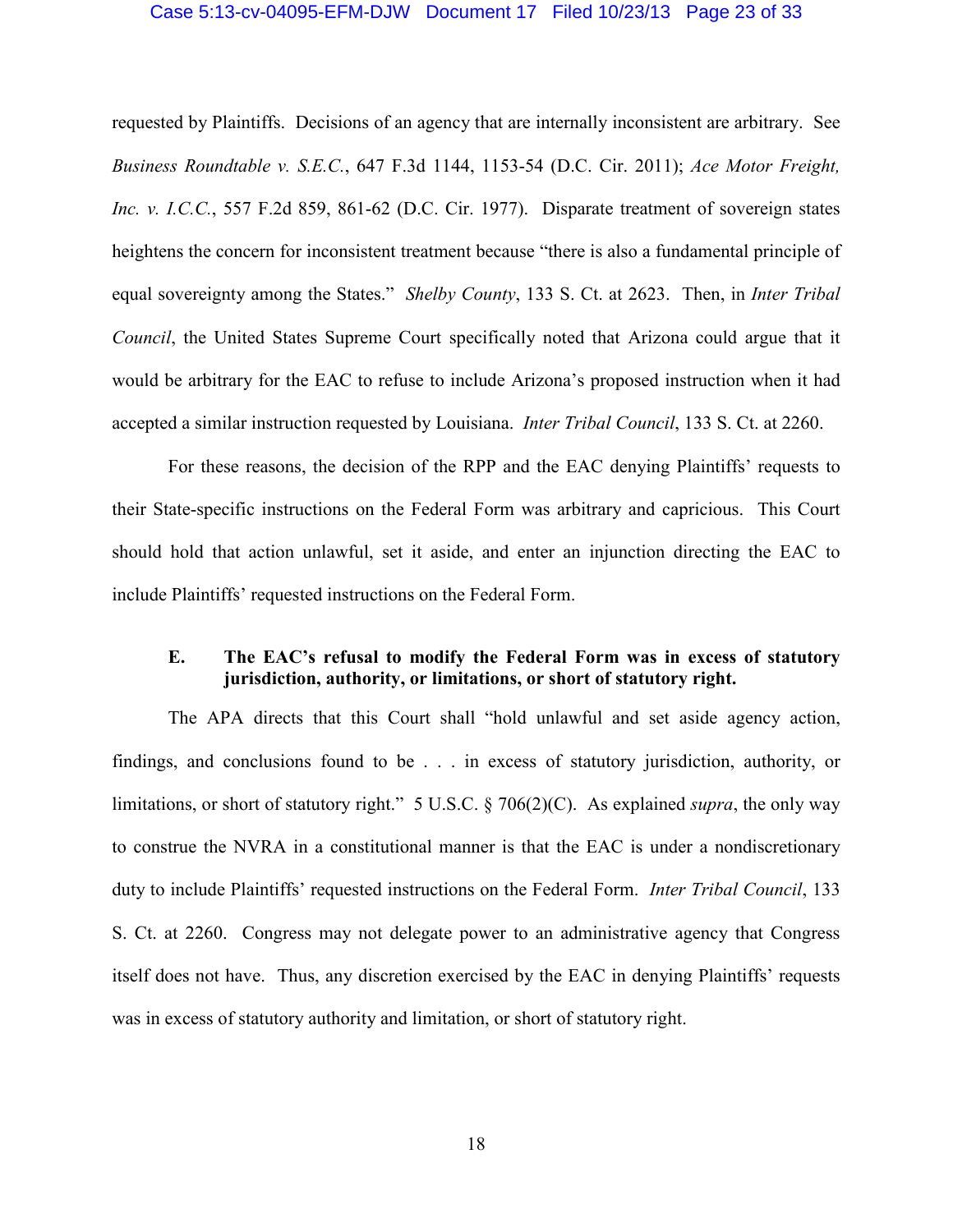### **F. The EAC's refusal to modify the Federal Form constitutes agency action unlawfully withheld or unreasonably delayed.**

The EAC's refusal to approve Plaintiffs' State-specific instructions constitutes a final "agency action" that is subject to this Court's review pursuant to the APA. If, however, the Court finds that the EAC has not made a final determination, then as discussed below, that failure to act is itself subject to this Court's review.

The APA provides that "within a reasonable time, each agency shall proceed to conclude a matter presented to it." 5 U.S.C. § 555(b). Further, the APA directs that this Court "shall compel agency action unlawfully withheld or unreasonably delayed." 5 U.S.C. § 706(1). "[T]he only agency action that can be compelled under the APA is action legally required." *Norton*, 542 U.S. at 63. Thus, "§ 706(1) empowers a court only to compel an agency 'to perform a ministerial or non-discretionary act,' or 'to take action upon a matter, without directing how it shall act." *Id.* (quoting Attorney General's Manual on the Administrative Procedure Act 108 (1947)). In sum, then, "a claim under [5 U.S.C.  $\S$  706(1)] can proceed only where a plaintiff asserts that an agency failed to take a discrete agency action that it is required to take." *Id.* at 64.

Because the EAC unlawfully withheld or unreasonably delayed agency action pursuant to 5 U.S.C. § 706(1), this Court must compel the agency action so withheld or delayed; neither this Court nor the EAC has discretion to allow the EAC to avoid discharging the duties that Congress intended the EAC to perform. *See Forest Guardians v. Babbitt*, 174 F.3d 1178, 1187-89 (10th Cir. 1999); *see also*, *Mt. Emmons Min. Co. v. Babbitt*, 117 F.3d 1167, 1170 (10th Cir. 1997) ("As a reviewing court, we must 'compel agency action unlawfully withheld or unreasonably delayed.' 5 U.S.C. § 706(1)."); *Health Sys. Agency of Okla. v. Norman*, 589 F.2d 486, 492 (10th Cir. 1978) ("trial court must 'compel'" agency action unlawfully withheld).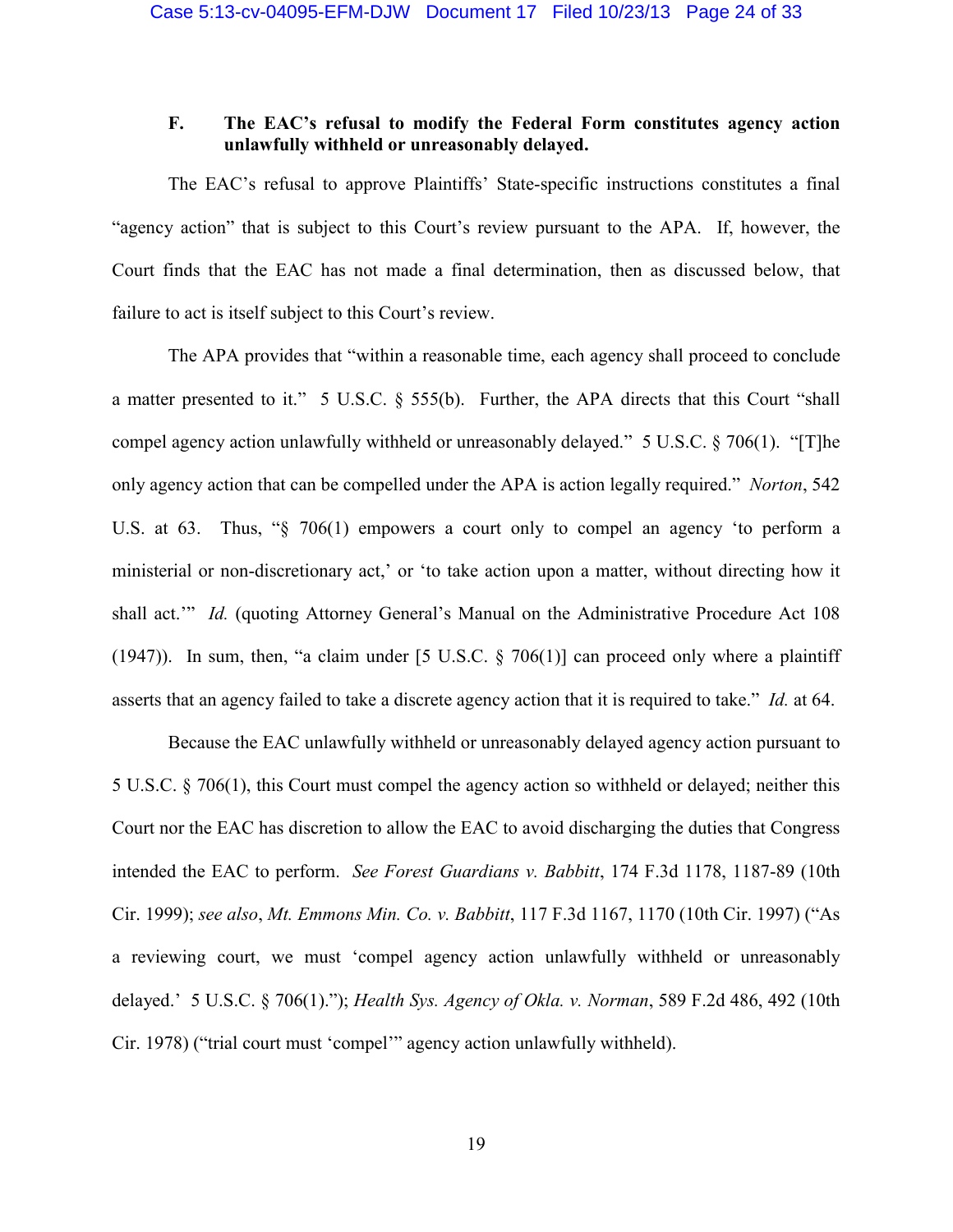#### Case 5:13-cv-04095-EFM-DJW Document 17 Filed 10/23/13 Page 25 of 33

As the court in *Forest Guardians* explained, a trial court must compel agency action upon a finding that such action was unreasonably delayed:

> [I]f an agency has no concrete deadline establishing a date by which it must act, and instead is governed only by general timing provisions—such as the APA's general admonition that agencies conclude matters presented to them "within a reasonable time," *see*  5 U.S.C. § 555(b)—a court must compel only action that is delayed unreasonably. Conversely, when an entity governed by the APA fails to comply with a statutorily imposed absolute deadline, it has unlawfully withheld agency action and court, upon proper application, must compel the agency to act.

*Forest Guardians*, 174 F.3d at 1190. Similarly, "once a court deems agency delay unreasonable, it must compel agency action." *Id.* at 1191.

In the instant case, the EAC is under a nondiscretionary duty to modify the State-specific instructions of the Federal Form to reflect the respective voter qualification and registrations laws of the Plaintiff States. Specifically, the EAC is under a nondiscretionary duty to include requested State-specific instructions that enable Plaintiffs to obtain information Plaintiffs deem necessary to assess the eligibility of voter registration applicants and to enforce Plaintiffs' voter qualifications. Withholding Plaintiffs' requested instructions from the Federal Form was unlawful because the EAC does not have the discretion, under the NVRA and *Inter Tribal Council*, to refuse Plaintiffs' requests. This Court should therefore issue a preliminary injunction directing the EAC to include Plaintiffs' requested instructions on the Federal Form.

Further, the EAC's failure to modify the State-specific instructions of the Federal Form as requested by Plaintiffs constitutes agency action unreasonably delayed. Kansas made its initial request to have its State-specific instructions modified on August 9, 2012, more than one year prior to the initiation of the instant action. (Exhibit A at  $\P$  8.) Worse yet, Arizona made its initial request to have its State-specific instructions modified on December 12, 2005, roughly eight years prior to the initiation of this case. (Exhibit C at ¶ 9.) As if these delays are not bad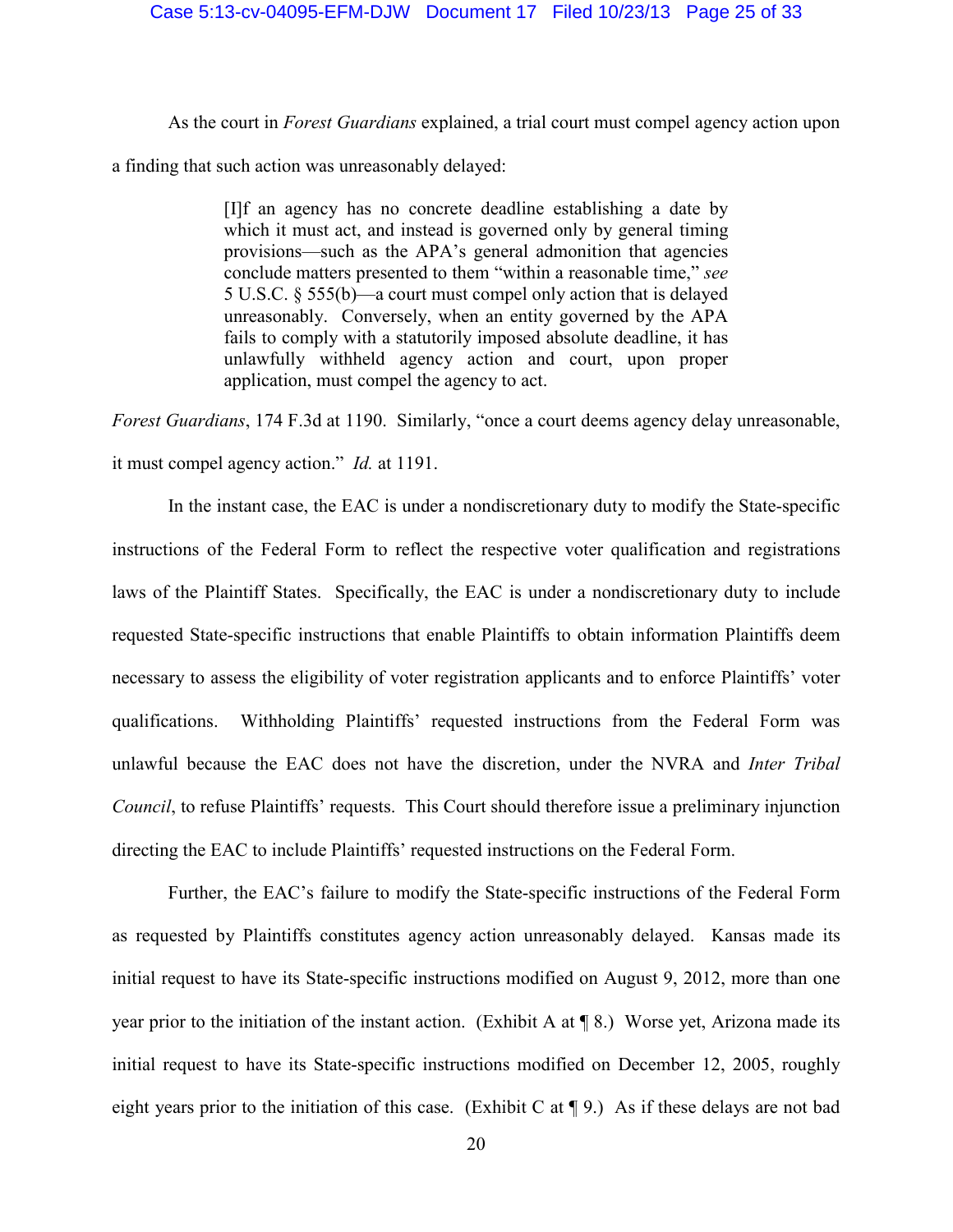#### Case 5:13-cv-04095-EFM-DJW Document 17 Filed 10/23/13 Page 26 of 33

enough, the EAC currently lacks any Commissioners and is not expected to have a quorum in the foreseeable future.

Since the EAC is under a nondiscretionary duty to modify the State-specific instructions as requested by Plaintiffs, these requests should have been fulfilled as a matter of course. The EAC's lengthy delays in granting these requests are also unreasonable, and this Court should issue a preliminary injunction requiring the EAC to fulfill its nondiscretionary duties.

### **II. Plaintiffs Have Already Suffered and Will Continue to Suffer Irreparable Injury Unless the Court Issues a Preliminary Injunction.**

In order to obtain a preliminary injunction, a plaintiff must show that they will suffer an irreparable injury. *Westar Energy*, 552 F.3d at 1224. "A plaintiff suffers irreparable injury when the court would be unable to grant an effective monetary remedy after a full trial because such damages would be inadequate or difficult to ascertain." *Kikumura v. Hurley*, 242 F.3d 950, 963 (10th Cir. 2001) (citations omitted). In the present case, the failure of the EAC to modify the Federal Form to include Plaintiffs' State-specific instructions that would allow the Plaintiff States to obtain information they deem necessary to assess the eligibility of voter registration applicants has inflicted and is continuing to inflict three distinct irreparable injuries. First, Plaintiffs have been and are being deprived of their sovereign and constitutional right to establish and enforce voting qualifications with respect to those applicants who use the Federal Form to register to vote. Second, unqualified individuals, namely aliens, have been and continue to be registered as voters for federal elections in Kansas and Arizona. Third, Plaintiffs are being forced to implement a bifurcated voter registration system that is unduly burdensome.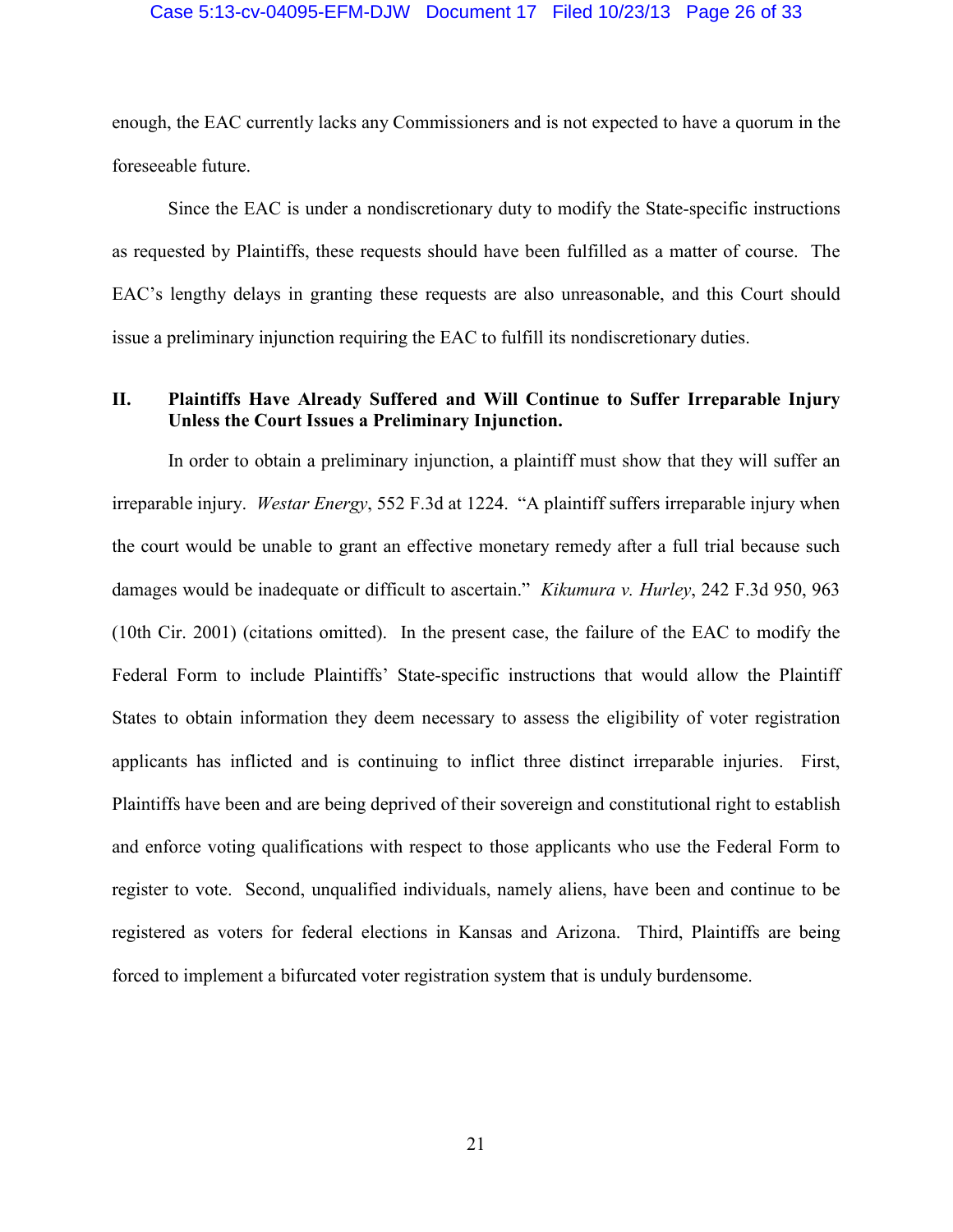### **A. Plaintiffs are being deprived of their sovereign and constitutional right to establish and enforce voting qualifications.**

The Tenth Circuit Court of Appeals has determined that a deprivation of constitutional rights constitutes an irreparable injury as a matter of law. *See Pacific Frontier v. Pleasant Grove City*, 414 F.3d 1221, 1236 (10th Cir. 2005). The court has additionally declared that "[w]hen an alleged constitutional right is involved, most courts hold that no further showing of irreparable injury is necessary." *Kikumura*, 242 F.3d at 963. Additionally, the U.S. Supreme Court has ruled that the deprivation of a constitutional right, such as a First Amendment right, "for even minimal periods of time, unquestionably constitutes irreparable injury." *Elrod v. Burns*, 427 U.S. 347, 373 (1976). An agency's decision that places a State's sovereign interests and public policies at stake are deemed to cause irreparable injury to that state. *Kansas v. U.S.*, 249 F.3d 1213, 1227-28 (10th Cir. 2001). Likewise, the Tenth Circuit Court of Appeals has ruled that an intrusion of an Indian Nation's sovereignty constitutes irreparable injury. *Wyandotte Nation v. Sebelius*, 443 F.3d 1247, 1255 (10th Cir. 2006).

The U.S. Constitution confers to the Plaintiff States the constitutional right and power, exclusive of the federal government, to establish and enforce the qualifications for voting in both state and federal elections. *See, supra* Section I.B. Nevertheless, the EAC has refused to modify the State-specific instructions on the Federal Form to reflect the voter qualification and registration laws of Plaintiffs, and which would enable Plaintiffs to obtain information Plaintiffs deem necessary to determine whether applicants are qualified to vote. By such refusal, the Defendants have invaded the constitutional rights of and infringed on the sovereignty of the Plaintiffs. Consequently, the Plaintiffs have suffered and continue to suffer an irreparable injury.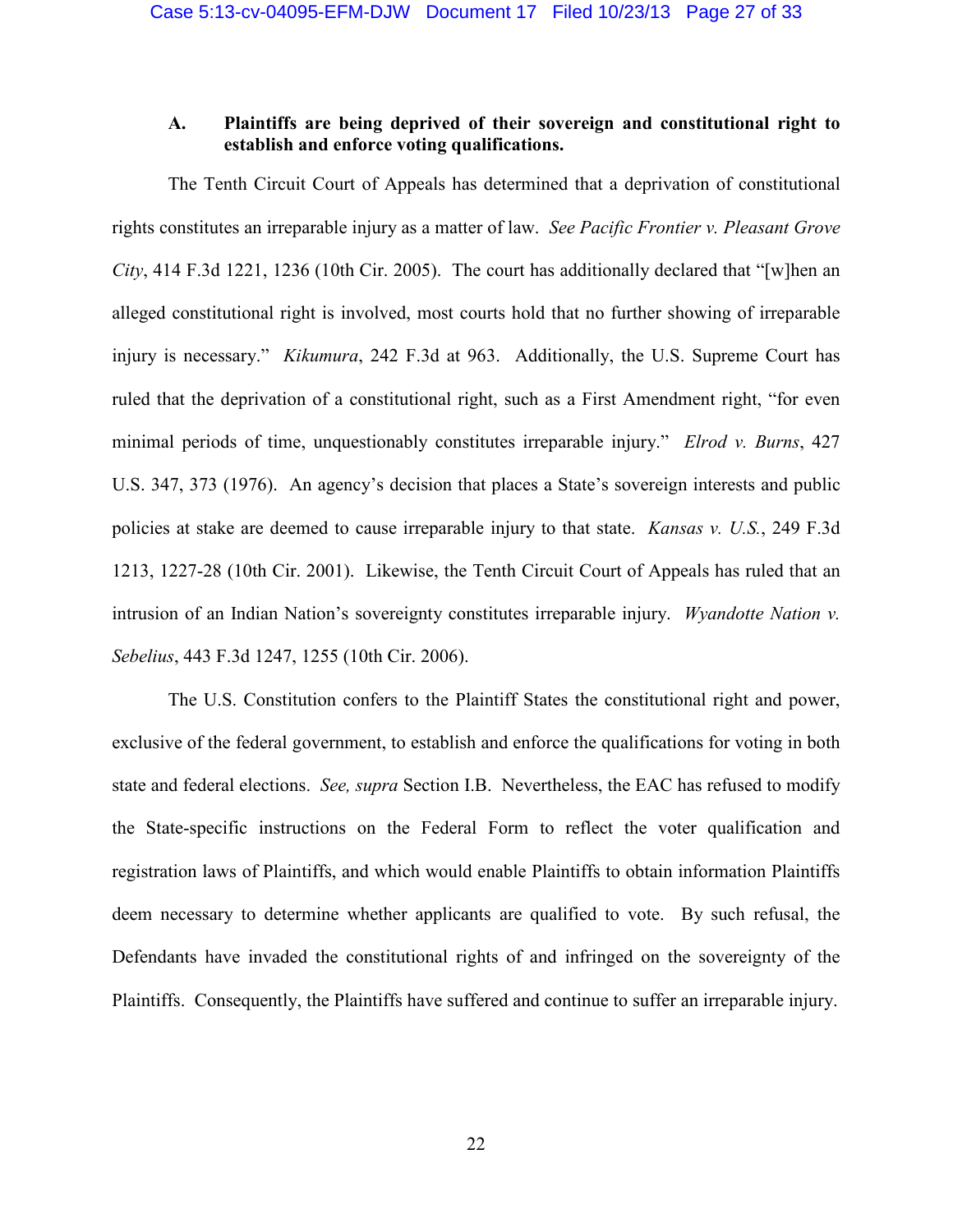### **B. Unqualified individuals have been and continue to be registered as voters in Kansas and Arizona, and non-citizens have and will continue to vote in Kansas and Arizona elections.**

Plaintiff States have constitutional provisions establishing citizenship as a qualification for being able to vote in state and federal elections. Kan. Const. art. V, § 1; Ariz. Const. art. VII, § 2. Their respective constitutions also mandate that the state legislatures shall enact laws to ensure that voting qualifications are enforced. Kan. Const. art. V, § 4, Ariz. Const. art. VII, § 12. Pursuant to these constitutional provisions, the Kansas Legislature and the Arizona voters through the initiative power have enacted statutes requiring voter registration applicants to provide documentary evidence of their citizenship. K.S.A. 25-2309(l); A.R.S. § 16-166. Nevertheless, Defendants have refused to modify the Plaintiffs' State-specific instructions to require applicants utilizing the Federal Form to provide documentary evidence of citizenship. As held in *Inter Tribal Council*, the NVRA requires Plaintiffs to "accept and use" the Federal Form to register voters for federal election even though the Federal Form does not currently effectuate Plaintiffs' proof-of-citizenship requirements. *Inter Tribal Council*, 133 S. Ct. at 2259-60; 42 U.S.C. § 1973gg-4(a)(1). As Justice Scalia noted during oral argument in *Inter Tribal Council*, a mere oath is virtually meaningless and does not enable the States to ensure that a voter registration application is actually qualified to vote: "The proof [the EAC] requires is simply the statement, 'I'm a citizen.' That is proof? . . . That is not proof at all… Under oath is not proof at all. It's just a statement." Transcript of Oral Argument at 44*, Inter Tribal Council*, 133 S. Ct. 2247 (2013) (No. 12-71).

There is concrete evidence that non-citizens register to vote in Kansas and Arizona when Plaintiffs' proof-of-citizenship requirements are not enforced, and that some such non-citizens unlawfully vote in Kansas and Arizona elections. (Exhibit A, at ¶¶ 3-4; Exhibit B; Exhibit D, at ¶¶ 8-10.) Accordingly, Plaintiffs are being forced to register unqualified non-citizens as voters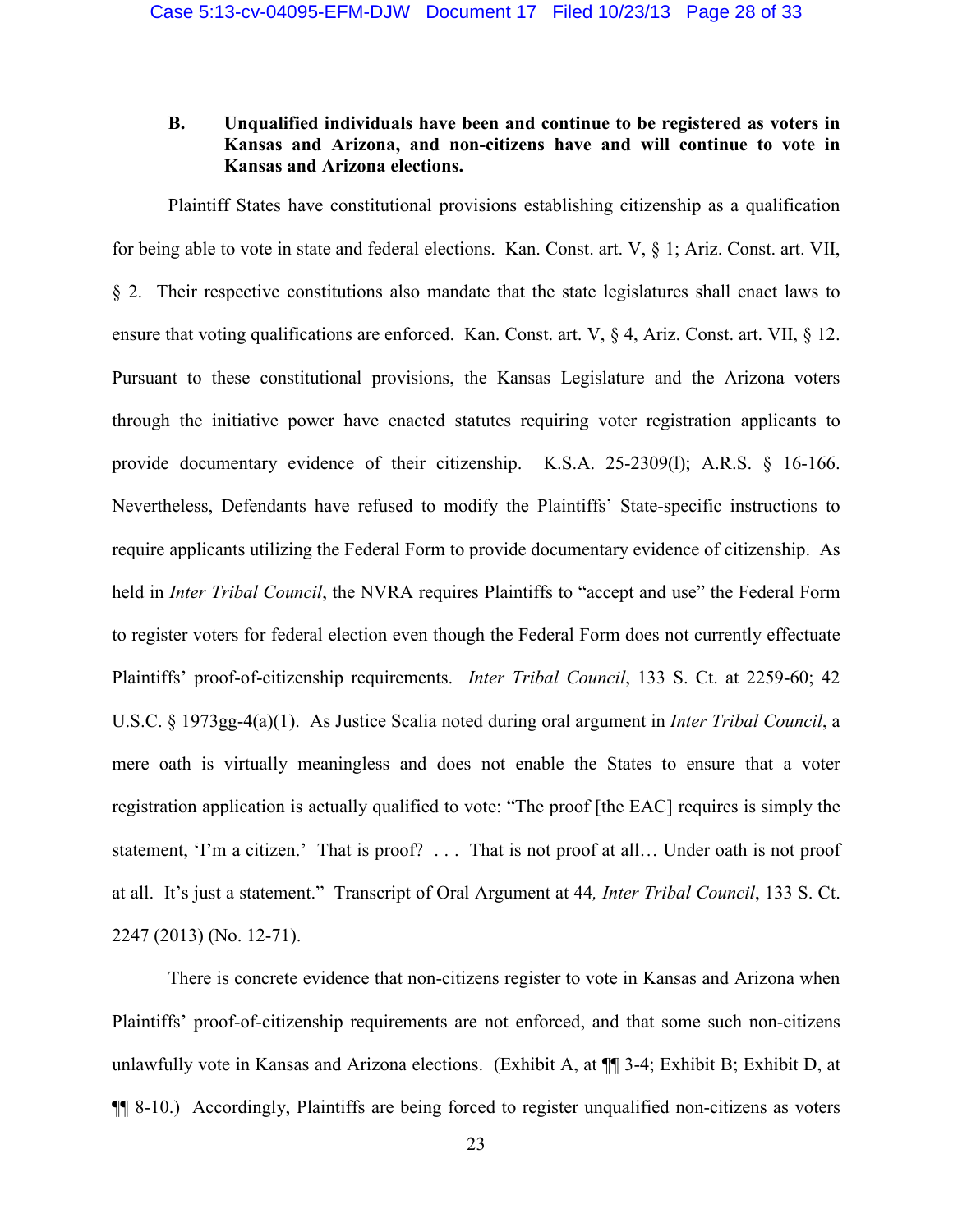#### Case 5:13-cv-04095-EFM-DJW Document 17 Filed 10/23/13 Page 29 of 33

due to the EAC's failure to include their requested instructions on the Federal Form. Once such persons are registered to vote, there is no meaningful procedure by which such unlawfully registered non-citizens can be detected and removed from the voter registration rolls. What is more, non-citizens have unlawfully voted in Kansas and Arizona elections after being unlawfully registered, effectively "cancelling out" the votes of citizens. Therefore, Plaintiffs are suffering irreparable harm as long as their proof-of-citizenship requirements go unenforced.

### **C. Plaintiffs are being forced to implement a bifurcated voter registration system that is unduly burdensome.**

As a result of the *Inter Tribal Council* decision*,* Plaintiffs are currently required to accept the Federal Form to register individuals to vote in federal elections without documentary evidence of citizenship as required by the state laws of Plaintiffs. However, such registrants are not properly registered to vote in state and local elections. Therefore, the Plaintiffs must administer one system for voters registered only for federal elections and one system for voters registered for both state and federal elections.

As shown by Exhibits A, C and E, incalculable amounts of time, money, and other resources will need to be expended to reprogram statewide voter registration systems and to train county and state election officials to administer the bifurcated system in the primary elections scheduled for August 2014 and the general election in November 2014. For example, in Maricopa County, Arizona, election officials have estimated that the cost of designing, printing, and mailing additional ballots wills cost over \$230,000 and the other tasks, including reprograming computer systems, educating voters, training staff and poll workers, and increased costs related to provisional ballots may exceed \$100,000. (Exhibit E at ¶¶ 13-24.) These costs may be extrapolated to Arizona's fourteen other counties.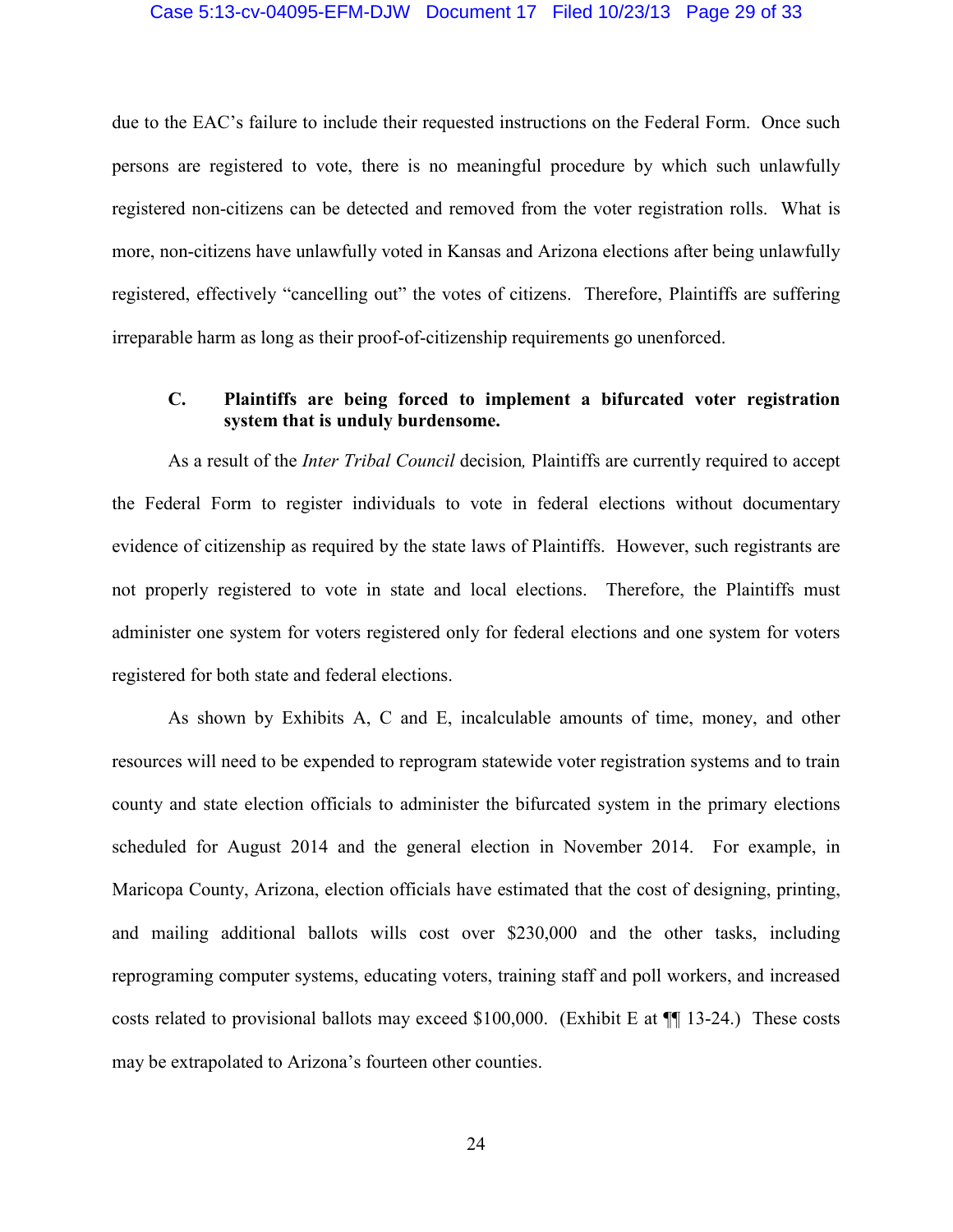#### Case 5:13-cv-04095-EFM-DJW Document 17 Filed 10/23/13 Page 30 of 33

In addition to these quantifiable costs, Plaintiff States' voters will suffer confusion in their own individual voter registrations and eligibility to vote in certain elections. (Exhibit B at ¶ 37.) Those voters may also lose confidence in the electoral process. (*Id*. at ¶ 38.)

As shown above, Plaintiffs are being deprived of the their constitutional rights, are being deprived of attributes of their sovereignty, are being forced to register unqualified voters, and are being required to maintain a bifurcated voter registration system. Consequently, Plaintiffs are suffering irreparable harms. All of these harms would be discontinued if this Court grants the requested preliminary injunctive relief.

#### **III. The Injury to Plaintiffs Greatly Outweighs Any Purported Injury to Defendants.**

As has been shown above, Plaintiffs are being deprived of their constitutional and sovereign right to establish and enforce qualifications for voter registration, are being forced to register unqualified voters, and are being required to maintain a bifurcated voter registration system that is unduly burdensome. If a preliminary injunction is not granted, the harm caused by such injuries will continue to mount. Defendants on the other hand will incur minimal economic costs if a preliminary injunction is granted.

Such economic costs would be limited to the negligible costs of adding the required wording to the Kansas-specific and Arizona-specific instructions for the Federal Form. This is a routine task that is part of the Defendant's statutory duty under the NVRA. As a matter of fact, the EAC recently modified two Kansas-specific instructions unrelated to Kansas's proof-ofcitizenship requirement, but arbitrarily refused to add the instruction reflecting Kansas's proof of citizenship requirement. Furthermore, the EAC recently modified the Louisiana-specific instructions to require additional documentation of identity that is similar to the information that Plaintiffs are requesting. Consequently, the slight economic harm that the EAC might incur if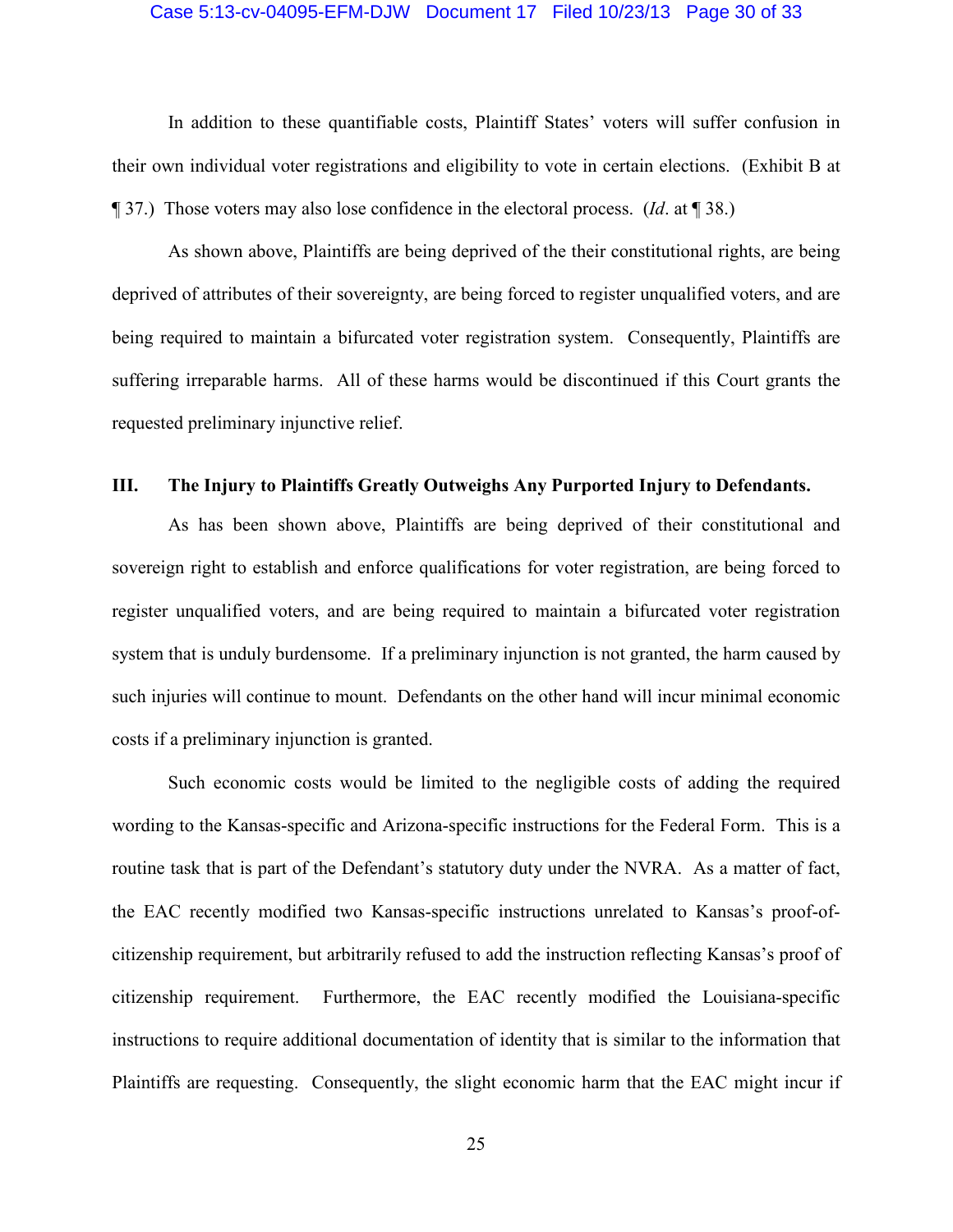#### Case 5:13-cv-04095-EFM-DJW Document 17 Filed 10/23/13 Page 31 of 33

the preliminary injunction is granted is far outweighed by the depravation of constitutional rights, the infringement on state sovereignty, the registration of unqualified voters, and the harms of maintaining a bifurcated voter registration system that Plaintiffs will suffer if the preliminary injunction is not granted.

### **IV. Injunctive Relief Is Not Adverse to the Public Interest.**

A movant is entitled to a preliminary injunction upon establishing that the injunction is not adverse to the public interest. *Westar Energy*, 552 F.3d at 1224. In the present case, injunctive relief will prevent an infringement of the sovereign and constitutional rights of Plaintiffs. Therefore, the requested injunction is not only not against the public interest, but it strongly favors the public interest.

The Tenth Circuit Court of Appeals has unequivocally declared that, "it is always in the public interest to prevent the violation of a party's constitutional rights." *Hobby Lobby Stores, Inc. v. Sebelius*, 723 F.3d 1114, 1147 (10th Cir. 2013). The Ninth Circuit Court of Appeals has succinctly summarized the same point by stating, "[g]enerally, public interest concerns are implicated when a constitutional right has been violated, because all citizens have a stake in upholding the Constitution." *Preminger v. Principi*, 422 F.3d 815, 826 (9th Cir. 2005). Thus, a preliminary injunction that prevents a violation of a constitutional right is in the public interest as a matter of law.

The same reasoning can be applied to an infringement on a state's sovereignty. The sovereign authority of the states is ensured by the Tenth Amendment. U.S. Const. amend. X. Moreover, all citizens have a stake in maintaining the sovereignty of the states. Accordingly, a preliminary injunction that prevents an infringement on a state's sovereignty is in the public interest. What is more, neither the EAC nor the Federal Government have any power to establish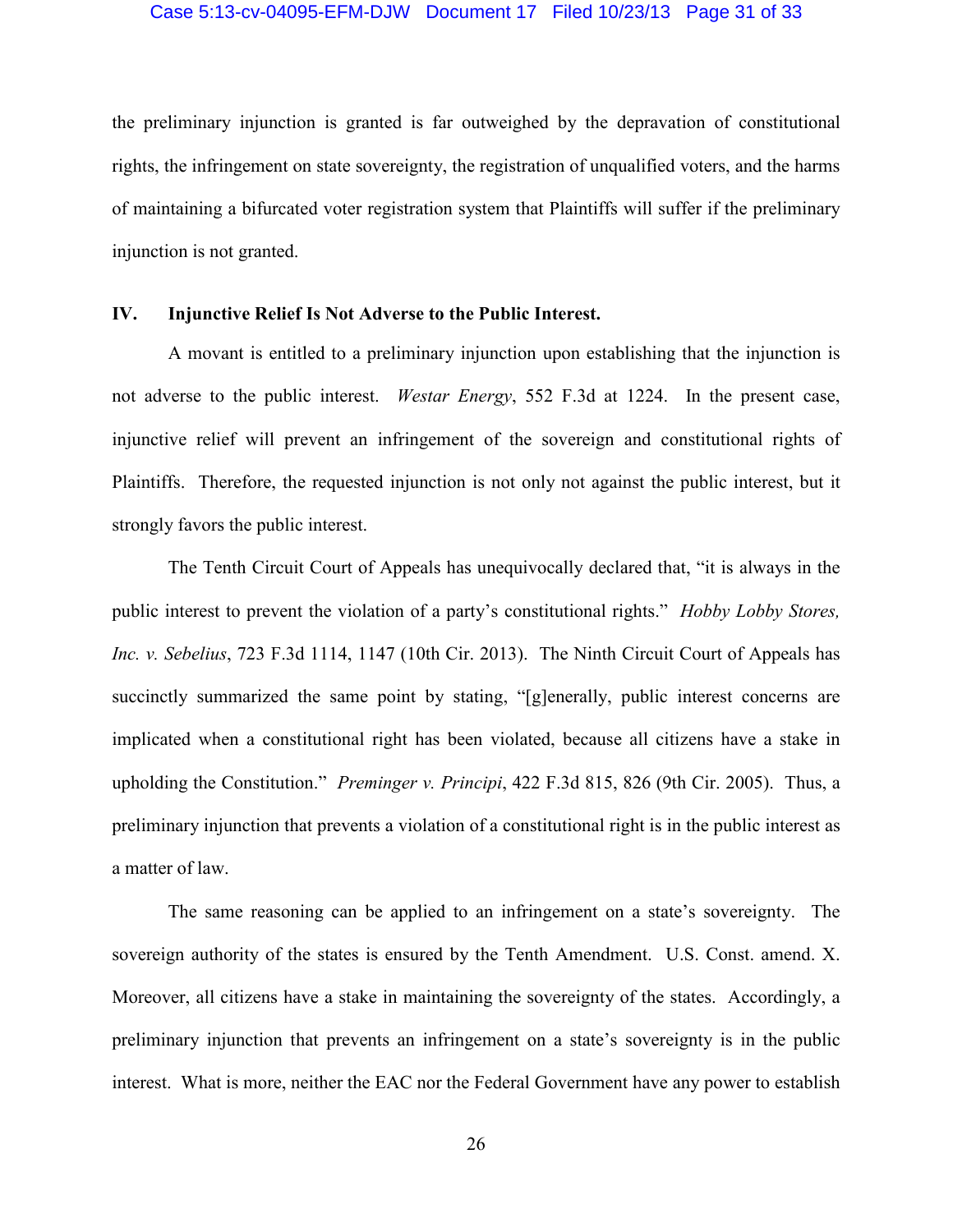#### Case 5:13-cv-04095-EFM-DJW Document 17 Filed 10/23/13 Page 32 of 33

voter qualifications. Thus, granting the requested preliminary injunction cannot be adverse to the public interest from the Federal Government's perspective.

There is also an immense public interest in ensuring that aliens do not cast illegal votes in elections. Of the fifteen aliens who registered to vote in Kansas as described in Exhibit A, five proceeded to vote illegally. One alien voted in five successive elections. Whenever an alien votes, it effectively cancels out the vote of a United States citizen. The public has a significant interest in protecting the franchise of United States citizens and thereby preserving the integrity of elections. Indeed, the States are entrusted with the responsibility of protecting this important public interest. "States are thus entitled to adopt 'generally applicable and evenhanded restrictions that protect the integrity and reliability of the electoral process itself.'" *U.S. Term Limits, Inc. v. Thornton*, 514 U.S. 779, 834 (1995) (quoting *Anderson v. Celebrezze*, 103 S. Ct. 1564, 1570, n. 9 (1983)).

Plaintiffs have clearly shown that the failure to grant the requested preliminary injunction will violate Kansas's and Arizona's constitutional and sovereign right to establish and enforce voter qualifications. Furthermore, the citizens of Kansas and Arizona have a strong interest in ensuring the integrity and efficiency of their elections. Yet, if the Court does not grant the requested injunction, Kansas and Arizona will be forced to register unqualified voters and implement a bifurcated registration system that is unduly burdensome. Therefore, the requested preliminary injunction is in the public interest.

### **CONCLUSION**

For the foregoing reasons, Plaintiffs ask this Court to enter a preliminary injunction in their favor requiring Defendants to modify their State-specific instructions to the Federal Form as Plaintiffs have requested.